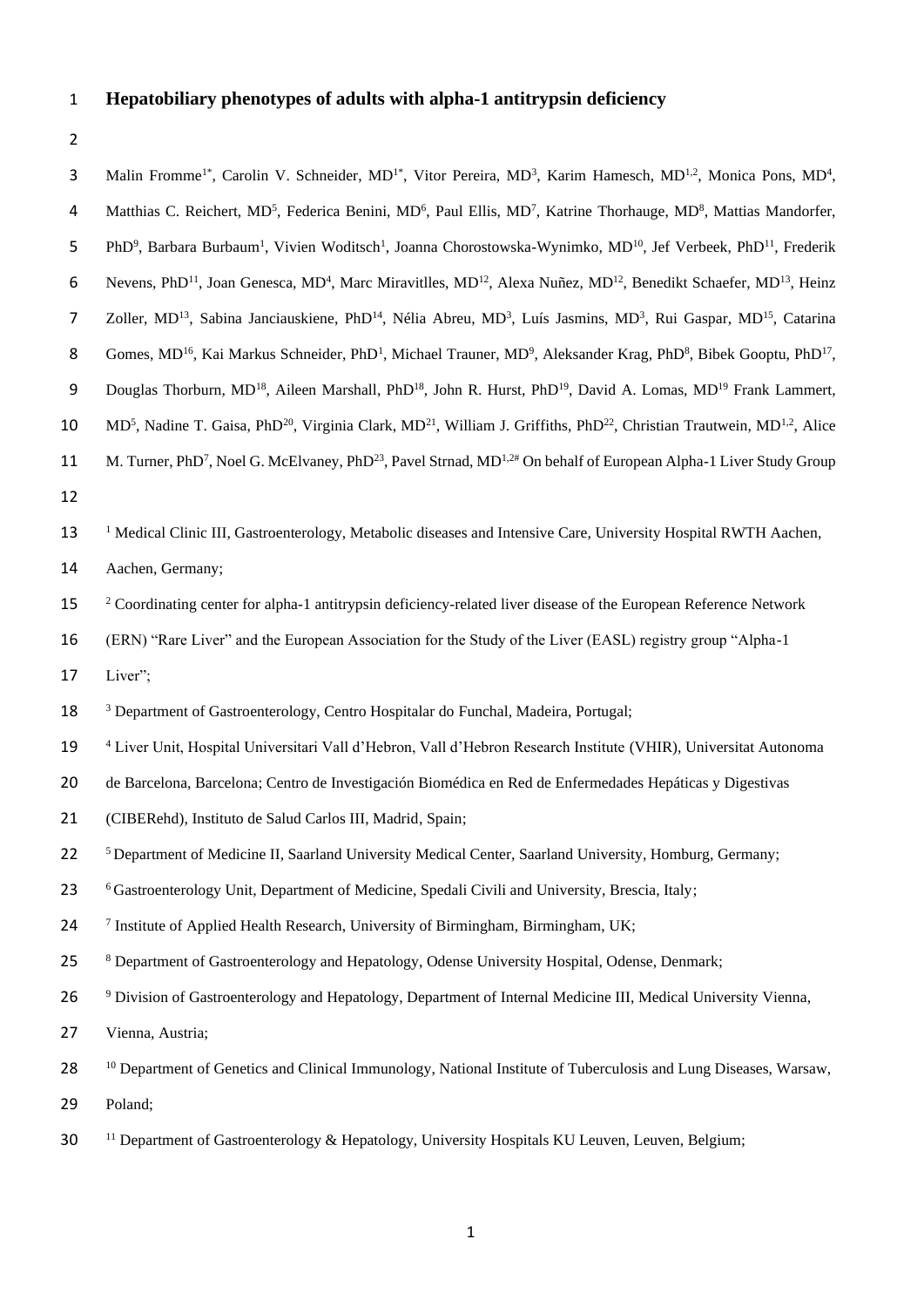- <sup>12</sup> 1 Pneumology Department, Hospital Universitari Vall d'Hebron,Vall d'Hebron Institut de Recerca (VHIR), Vall
- 2 d'Hebron Hospital Campus. CIBER de Enfermedades Respiratorias (CIBERES), Barcelona, Spain;
- 3 <sup>13</sup> Department of Internal Medicine I, Medical University Innsbruck, Innsbruck, Austria;
- <sup>14</sup> 4 Clinic for Pneumology, Medical University Hannover, Hannover, Germany;
- 5 <sup>15</sup> Gastroenterology Department, Centro Hospitalar de São João, Faculty of Medicine of Porto University, Porto,
- 6 Portugal;
- 7 <sup>16</sup> Gastroenterology Department, Centro Hospitalar Vila Nova de Gaia/Espinho, Gaia, Portugal;
- 8 <sup>17</sup> NIHR Leicester BRC-Respiratory and Leicester Institute of Structural & Chemical Biology, University of
- 9 Leicester, UK; London Alpha-1 Antitrypsin Deficiency Service, Royal Free Hospital, London, UK;
- 10<sup>18</sup> Sheila Sherlock Liver Unit and UCL Institute for Liver and Digestive Health, Royal Free Hospital, London, UK;
- 11 <sup>19</sup> UCL Respiratory, Division of Medicine, University College London, London, UK;
- <sup>20</sup> Institute of Pathology, University Hospital RWTH Aachen, Aachen, Germany;
- <sup>21</sup> Division of Gastroenterology, Hepatology, and Nutrition, University of Florida, Gainesville, Florida, United
- 14 States;
- 15 <sup>22</sup> Department of Hepatology, Cambridge University Hospitals NHS Foundation Trust, Cambridge, UK;
- <sup>23</sup> Irish Centre for Genetic Lung Disease, Royal College of Surgeons in Ireland, Beaumont Hospital, Dublin, Ireland.
- 17 \* The authors contributed equally
- 18  $*$  To whom correspondence should be addressed: pstrnad@ukaachen.de
- 19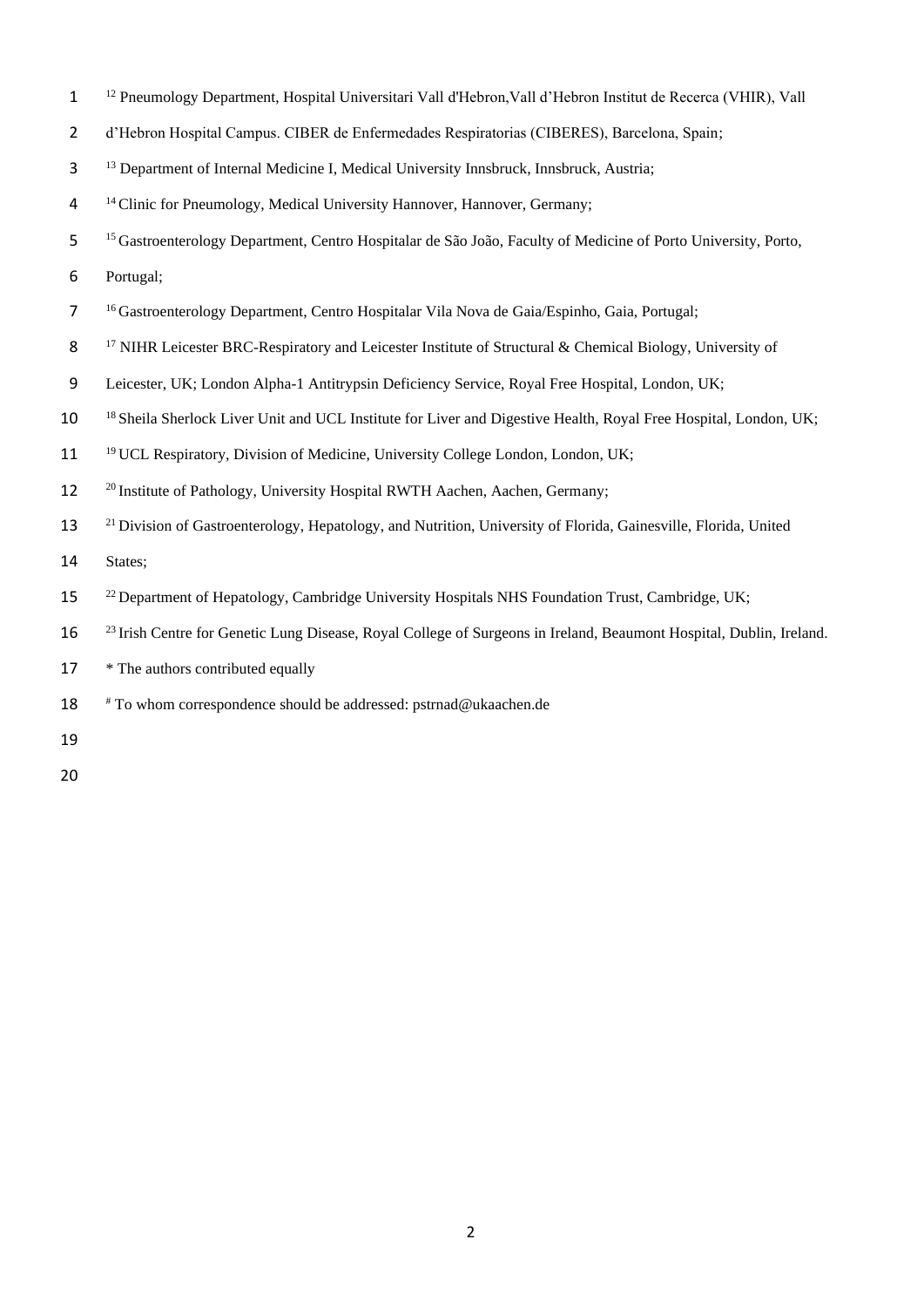## 1 **Corresponding author:**

- 2 Pavel Strnad, MD
- 3 Coordinating center for alpha1-antitrypsin deficiency-related liver disease of the European Reference Network (ERN)
- 4 "Rare Liver" and the European Association for the Study of the Liver (EASL) registry group "Alpha1-Liver"
- 5 University Hospital Aachen, Aachen, Germany
- 6 Address: Pauwelsstr. 30, 52074 Aachen, Germany
- 7 Email: pstrnad@ukaachen.de
- 8 Phone: +49 241 80-35324
- 9

12 **Figures:** 6

13 **Tables:** 2

# 10 **Abbreviations:**

|    | AAT             | Alpha-1 antitrypsin                                                 |
|----|-----------------|---------------------------------------------------------------------|
|    | <b>AATD</b>     | Alpha-1 antitrypsin deficiency                                      |
|    | <b>CAP</b>      | Controlled attenuation parameter                                    |
|    | <b>LSM</b>      | Liver stiffness measurements                                        |
|    | <b>NAFLD</b>    | Non-alcoholic fatty liver disease                                   |
|    | <b>NASH</b>     | Non-alcoholic steatohepatitis                                       |
|    | Pi              | Protease inhibitor                                                  |
|    | $Pi^*M$         | Normal AAT allele                                                   |
|    | $Pi*S$          | Mutant SERPINA1 allele variant termed 'S'                           |
|    | $Pi*Z$          | Mutant SERPINA1 allele variant termed 'Z'                           |
|    | Pi*MZ           | AAT genotype with heterozygosity for the Pi*Z variant               |
|    | $Pi*SZ$         | AAT genotype with compound heterozygosity for Pi*Z and Pi*S variant |
|    | Pi*ZZ           | AAT genotype with homozygosity for the Pi*Z variant                 |
|    | SERPINA1        | AAT gene                                                            |
|    | TE              | Transient elastography (FibroScan®)                                 |
|    | TM6SF2          | Transmembrane 6 superfamily member 2                                |
|    | PNPLA3          | Patatin-like phospholipase domain-containing protein 3              |
|    | <b>HSD17B13</b> | 17β-Hydroxysteroid dehydrogenase type 13 gene                       |
| 11 |                 | Word count: $249$ (Abstract) + 3393 (Manuscript)                    |
| 12 | Figures: 6      |                                                                     |
| 13 | Tables: 2       |                                                                     |

14 **Supplementary material:** 704 words, 6 figures, 9 tables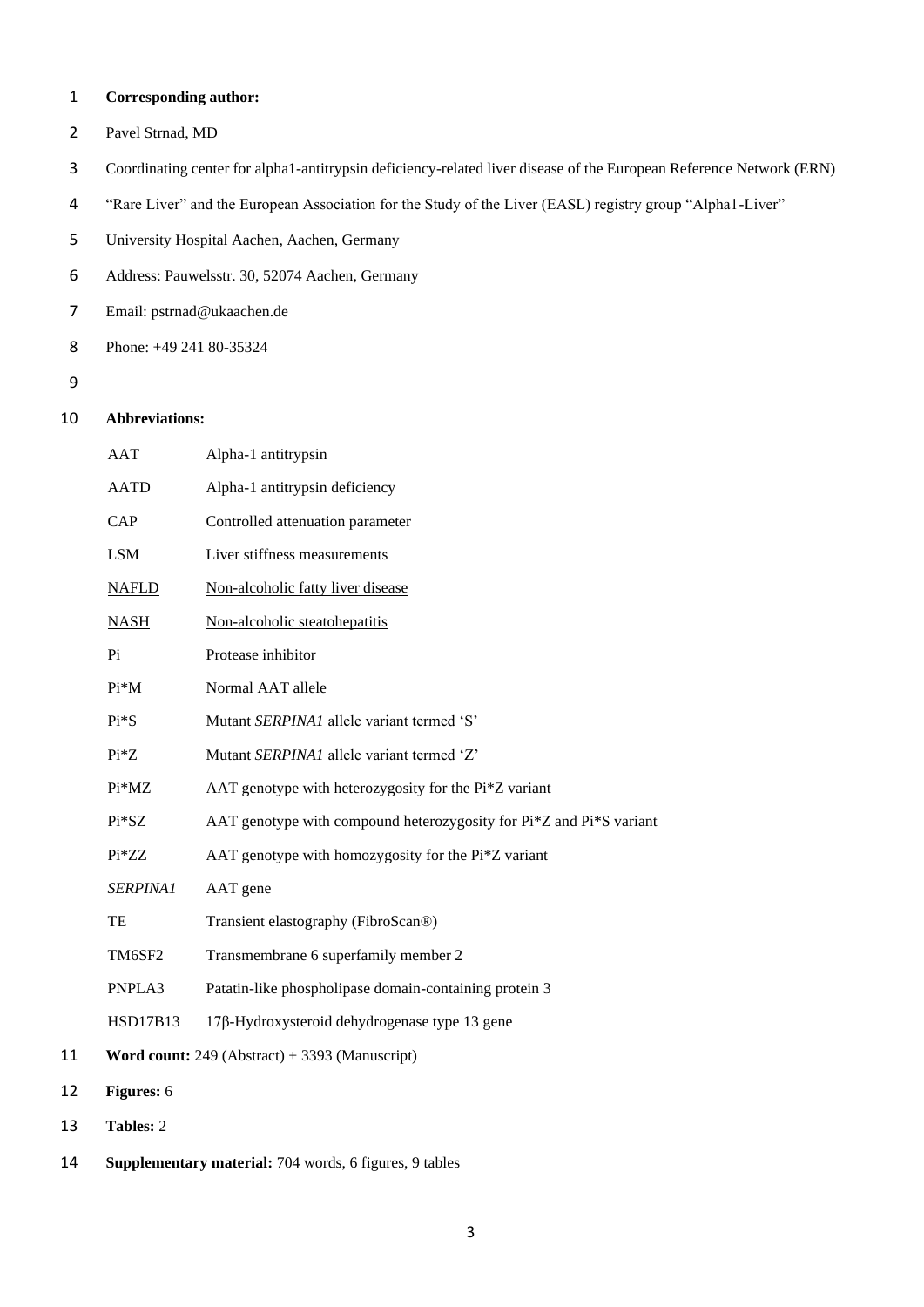# **Significance of this study**

| $\overline{2}$ | What is already known about this subject?                                                                                 |
|----------------|---------------------------------------------------------------------------------------------------------------------------|
| 3              | Pi*Z and Pi*S are the most important genetic variants causing alpha1-antitrypsin deficiency (AATD).<br>$\bullet$          |
| 4              | No reliable data on hepatobiliary phenotype exist for individuals with Pi*SS and Pi*SZ genotype, despite the<br>$\bullet$ |
| 5              | fact that both genotypes are seen in $\sim$ 1:500 Caucasians                                                              |
| 6              | The vast majority of AATD subjects remain undiagnosed during their lifetime and this fact complicates<br>$\bullet$        |
| 7              | AATD phenotyping.                                                                                                         |
| 8              | What are the new findings?                                                                                                |
| 9              | In a large community-based biobank as well as in a multinational cohort, subjects with Pi*SZ genotype were                |
| 10             | markedly predisposed to liver fibrosis and seemed to be predisposed to primary liver cancer.                              |
| 11             | Compared to the characteristic severe AATD genotype Pi*ZZ, Pi*SZ genotype causes intermediate                             |
| 12             | hepatobiliary phenotype, while Pi*SS does not seem to have major hepatobiliary consequences.                              |
| 13             | How might it impact on clinical practice in the foreseeable future?                                                       |
| 14             | Our study defines the hepatic risks associated with the major AATD genotypes. These data, together with                   |
| 15             | the individual situation/susceptibility factors, should guide the counseling and management of AATD                       |
| 16             | individuals.                                                                                                              |
| 17             | The observed association with primary liver cancer should promote hepatologic surveillance of AATD<br>$\bullet$           |
| 18             | individuals and spur longitudinal studies characterizing the development of liver fibrosis and malignancy.                |
| 19             |                                                                                                                           |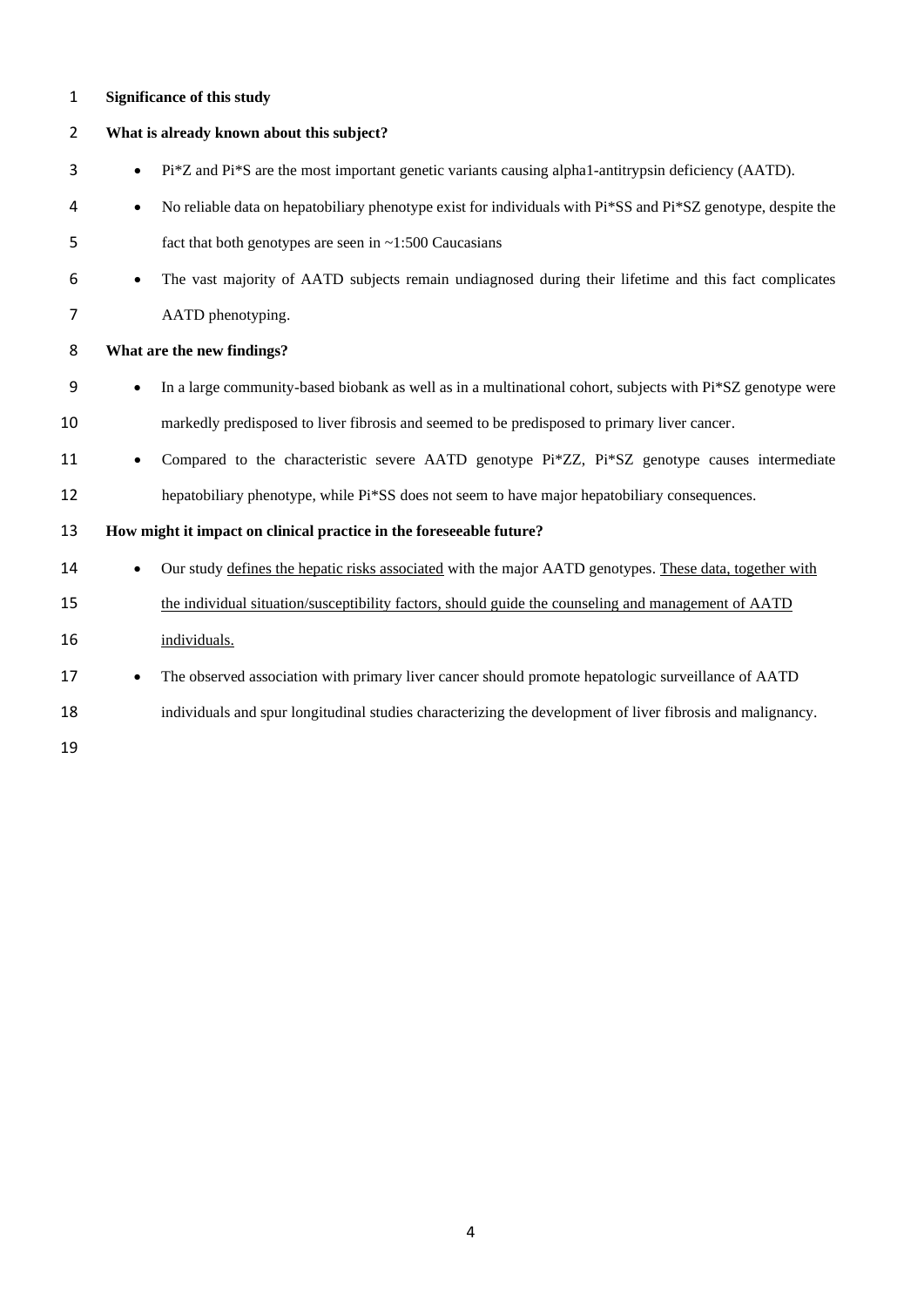#### **ABSTRACT**

 **Objective**: Alpha-1 antitrypsin deficiency (AATD) is a common, potentially lethal inborn disorder caused by 3 mutations in alpha-1 antitrypsin (AAT). Homozygosity for the 'Pi\*Z' variant of AAT (Pi\*ZZ genotype) causes lung and liver disease, whereas a heterozygous 'Pi\*Z' carriage (Pi\*MZ genotype) predisposes to gallstones and liver fibrosis. The clinical significance of the more common 'Pi\*S' variant remains largely undefined and no robust data exist on the prevalence of liver tumors in AATD. **Design:** Baseline phenotypes of AATD individuals and non-carriers were analyzed in 482,380 participants in the UK 8 Biobank. 1104 participants of a multinational cohort (586 Pi\*ZZ, 239 Pi\*SZ, 279 non-carriers) underwent a comprehensive clinical assessment. Associations were adjusted for age, sex, BMI, diabetes, and alcohol consumption. **Results:** Among UK Biobank participants, Pi\*ZZ individuals displayed the highest liver enzyme values, the highest 12 occurrence of liver fibrosis/cirrhosis (aOR=21.7[8.8-53.7]) and primary liver cancer (aOR=44.5[10.8-183.6]). Subjects with Pi\*MZ genotype had slightly elevated liver enzymes and moderately increased odds ratio for liver fibrosis/cirrhosis (aOR=1.7[1.2-2.2]) and cholelithiasis (aOR=1.3[1.2-1.4]). Individuals with homozygous Pi\*S mutation (Pi\*SS genotype) harbored minimally elevated alanine aminotransferase values, but no other hepatobiliary abnormalities. Pi\*SZ participants displayed higher liver enzymes, more frequent liver fibrosis/cirrhosis (aOR=3.1[1.1-8.2]) and primary liver cancer (aOR=6.6[1.6-26.9]). The higher fibrosis burden was confirmed in a multinational cohort. Male sex, age≥50years, obesity, and the presence of diabetes were associated with significant liver fibrosis. **Conclusion**: Our study defines the hepatobiliary phenotype of individuals with the most relevant AATD genotypes including their predisposition to liver tumors, thereby allowing evidence-based counseling and hepatological monitoring. 

- **Keywords:** SERPINA1, Fibroscan, Pi\*S, liver fibrosis, liver cirrhosis.
-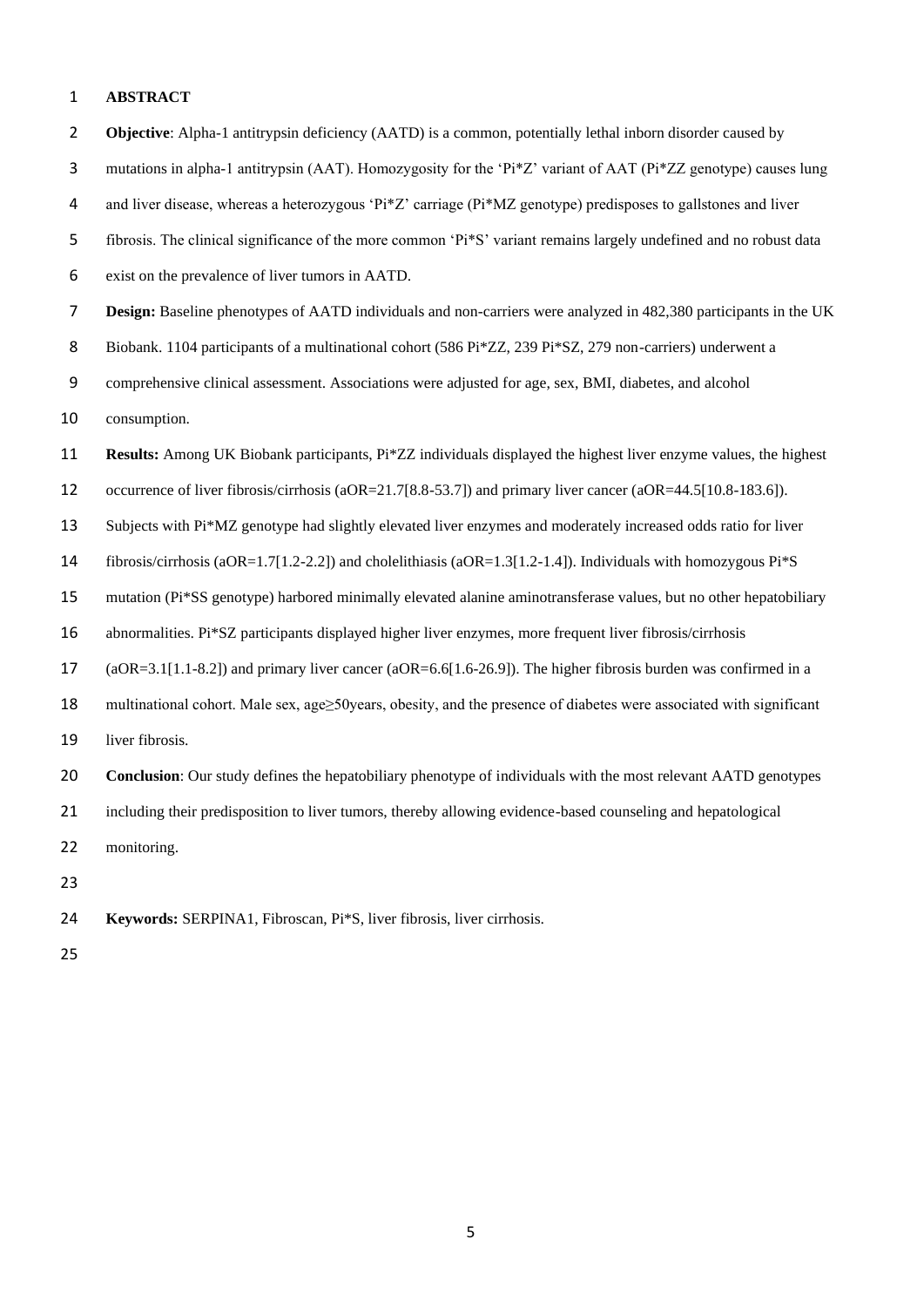#### **INTRODUCTION**

2 AAT deficiency (AATD) is one of the most common, potentially lethal inborn disorders, with AATD-related lung and liver disease being the major drivers of morbidity and mortality.[\[1\]](#page-20-0) Mutations in the *SERPINA1* gene coding for alpha-1 antitrypsin (AAT) lead to a 'gain of function' proteotoxic liver injury, whereas the lack of AAT in the bloodstream facilitates the development of chronic obstructive pulmonary disease (COPD) and emphysema.[\[1\]](#page-20-0) The most common severe *SERPINA1* variant is termed 'Pi\*Z' (rs28929474).[\[2,](#page-20-1) [3\]](#page-20-2) The 'Pi\*S' variant (rs17580) is even more prevalent, but less detrimental.[\[1\]](#page-20-0) The homozygous occurrence of 'Pi\*Z' is found in 1:2000 8 Caucasians[\[2\]](#page-20-1) and is termed 'Pi\*ZZ', whilst heterozygous 'Pi\*Z' carriage (termed 'Pi\*MZ' genotype) is seen in 1:30 individuals of northern European descent. The strong predisposition of 'Pi\*ZZ' individuals for lung disease is supported by a large body of evidence and reflected in clinical management guidelines.[\[1\]](#page-20-0) The susceptibility for liver disease is less well documented.[\[3,](#page-20-2) [4\]](#page-20-3) 'Pi\*ZZ'-related liver disease displays a biphasic pattern with the first peak in early childhood as a neonatal cholestasis and second in the second half of adult life.[\[1,](#page-20-0) [5\]](#page-20-4) Two cross-sectional studies indicate that advanced liver fibrosis is ten to 20 times more common in 'Pi\*ZZ' subjects compared to individuals without a 'Pi\*Z' mutation (non-carriers) and revealed that the non-invasive liver stiffness measurement (LSM) via transient elastography (TE) constitute an useful surrogate of liver fibrosis.[\[4,](#page-20-3) [6\]](#page-20-5) 'Pi\*MZ' individuals seem to carry moderately elevated odds for both lung and liver disease, and to be susceptible to gallstone disease.[\[1,](#page-20-0) [7\]](#page-20-6) Humans carrying both the 'Pi\*Z' and the 'Pi\*S' variant (termed 'Pi\*SZ') are as frequent as 1:500 in certain geographic regions,[\[8\]](#page-20-7) while the occurrence of homozygous carriage of the 'Pi\*S' variant (termed 'Pi\*SS') might be even higher.[\[9\]](#page-20-8) Two studies demonstrated that 'Pi\*SZ' individuals display a less severe lung phenotype than Pi\*ZZ subjects,[\[10,](#page-20-9) [11\]](#page-20-10) whereas the extent of their liver disease was not systematically studied. Children with 'Pi\*SZ' 21 genotype develop a clinically relevant liver disease markedly less often than  $Pi*ZZ$  individuals [\[12,](#page-20-11) [13\]](#page-20-12) Similar 22 findings have been reported in adults, [\[14\]](#page-20-13) but multiple case reports have described "idiopathic" liver cirrhosis in 'Pi\*SZ' subjects.[\[15\]](#page-20-14) Finally, while 'Pi\*SS' genotype, is considered to confer minimal if any risks, little clinical data 24 are available to support this directly. [\[16\]](#page-20-15) Probably the greatest limitation when studying the AATD phenotype is the fact that the majority of AATD cases remain undiagnosed and the proportion is even higher in individuals with less severe genotypes.[\[1\]](#page-20-0) A Swedish birth cohort-based study partially addressed this issue, but this study examined the individuals only up to 45 years of age, 28 i.e. before the peak of AATD-related adult liver disease and focused on  $Pi*ZZ$  individuals.[\[17\]](#page-20-16) To provide unbiased information about the hepatobiliary phenotype of individuals with major AATD genotypes, we used the UK biobank, a community sample from the United Kingdom totaling nearly 500,000 individuals with available 'Pi\*Z' and 'Pi\*S' genotyping. To corroborate our findings, we prospectively recruited the largest, multi-national cohort of Pi\*SZ subjects without previously known chronic liver disease and compared their lung- and liver-related parameters to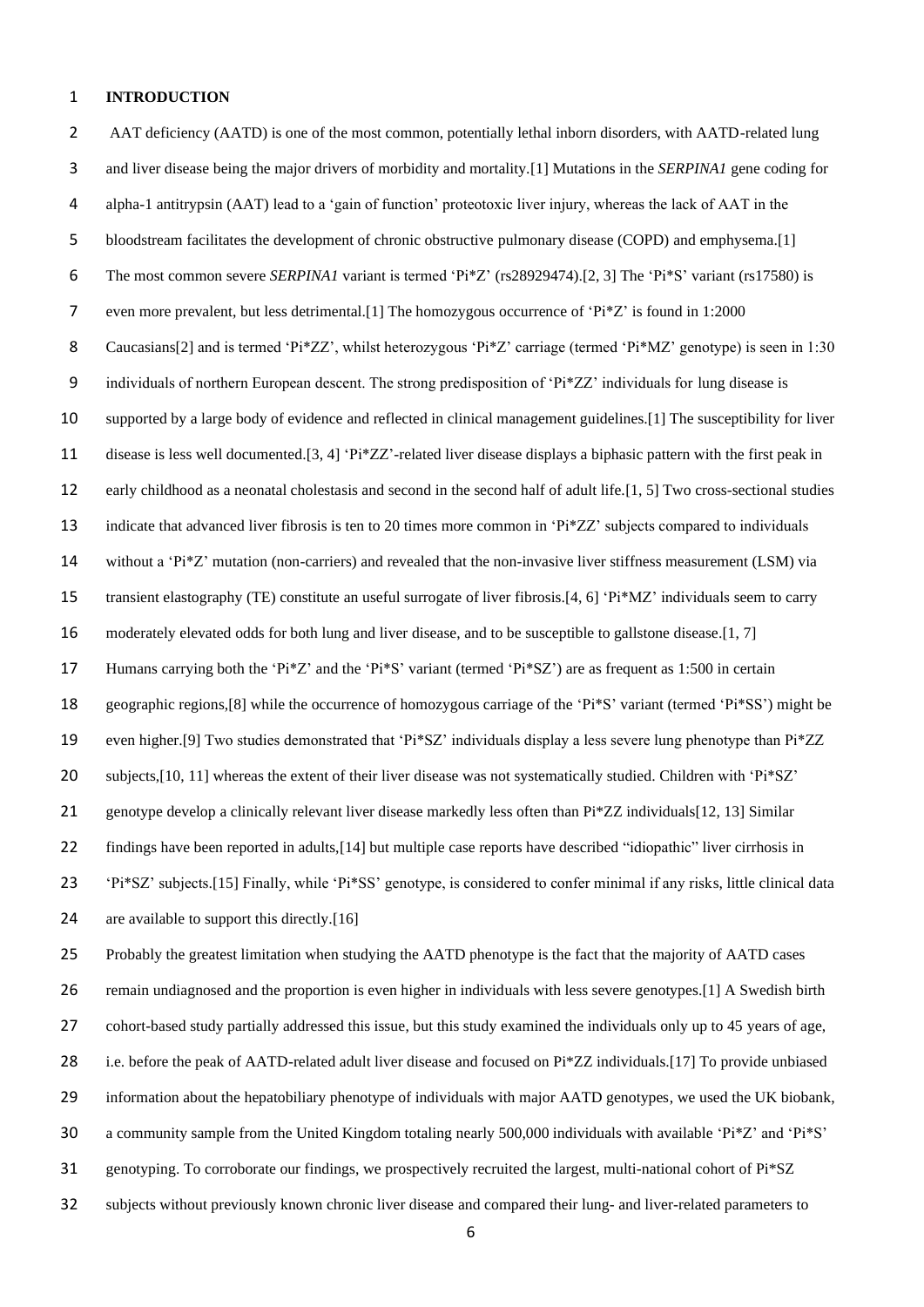- those of Pi\*ZZ participants, and non-carriers. The goal of our study was to provide data for evidence-based
- management and counseling of these individuals.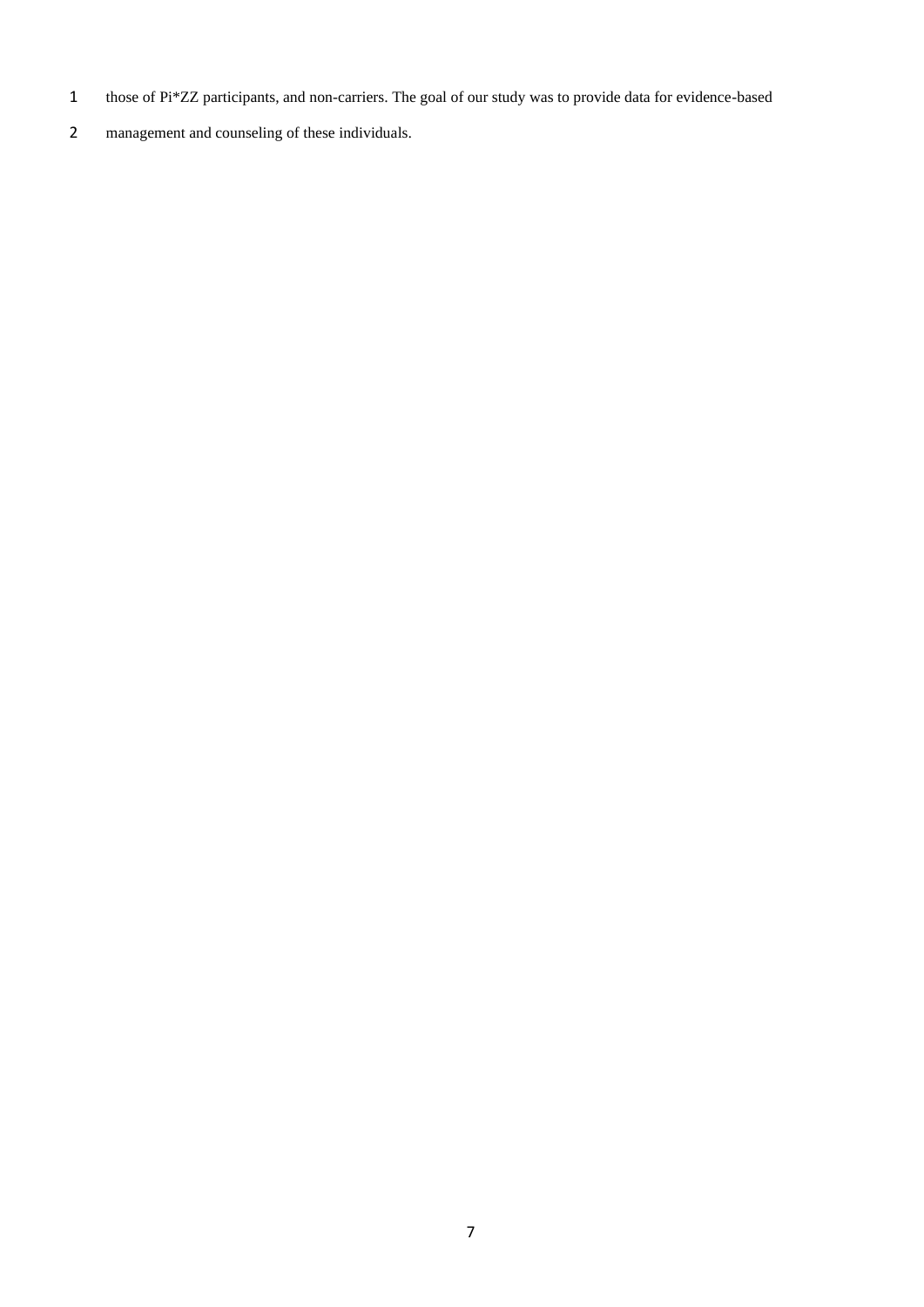# **METHODS**

| $\overline{2}$ | Population-based UK biobank participants (Cohort 1)                                                                                   |
|----------------|---------------------------------------------------------------------------------------------------------------------------------------|
| 3              | The 'UK biobank' (UKB) is a population-based cohort study conducted in the United Kingdom, which recruited                            |
| 4              | 502,511 volunteers aged 37 to 73 years at baseline. All participants underwent an initial examination, which was the                  |
| 5              | basis for our study and gave informed consent for genotyping and data linkage to medical reports. Ongoing inpatient                   |
| 6              | hospital records beginning in 1996 were used to identify diagnoses according to ICD-10 codes (international                           |
| $\overline{7}$ | classification of diseases, 10th revision). Genotyping for both the Pi*Z (rs28929474) and Pi*S (rs17580) mutation of                  |
| $\,8\,$        | SERPINA1 was available in 487,503 subjects.                                                                                           |
| 9              | We excluded participants with viral hepatitis (ICD10: B16-B19: 713 MM, 20 MZ, 2 SZ) or risky alcohol                                  |
| 10             | consumption (>60g alcohol/d for men, >40g alcohol/d for women: 3775 MM, 153 MZ, 9 SZ, 3 ZZ, 4 SS). We                                 |
| 11             | compared SERPINA1 variants to well-known genes, that modulate the risk of liver disease, i.e. PNPLA3 p.I148M                          |
| 12             | (rs738409), HSD17B13:T (rs72613567), and TM6SF2 p.E167K (rs5854926); homozygous carriers were compared                                |
| 13             | with non-carriers.                                                                                                                    |
| 14             | The presence of the following primary ICD10 codes was evaluated: Fibrosis and cirrhosis (K74.0-2+K74.6), primary                      |
| 15             | liver cancer (C22.0), cholelithiasis (K80), emphysema (J43.1+J43.2+J43.8+J43.9), and chronic bronchitis (J44). The                    |
| 16             | study has been approved by the UKB Access Committee (Project #47527). The presence of metabolic syndrome was                          |
| 17             | based on the IDF (International diabetes federation) definition, which consists of central obesity (defined as waist                  |
| 18             | <u>circumference</u> with ethnicity specific values) plus any two of the following four factors: (i) raised trigly cerides $\geq 150$ |
| 19             | $mg/dL$ (1.7 mmol/L) or specific treatment for this lipid abnormality; (ii) reduced HDL cholesterol < 40 mg/dL (1.03                  |
| 20             | mmol/L) in males or $<$ 50 mg/dL (1.29 mmol/L) in females or specific treatment for this lipid abnormality; (iii)                     |
| 21             | raised blood pressure systolic BP $\geq$ 130 or diastolic BP $\geq$ 85 mm Hg or treatment of previously diagnosed                     |
| 22             | hypertension; (iv) raised fasting plasma glucose (FPG) $\geq$ 100 mg/dL (5.6 mmol/L), or previously diagnosed type 2                  |
| 23             | diabetes.                                                                                                                             |
| 24             |                                                                                                                                       |
| 25             | Real life cohort without previously known liver disease (Cohort 2)                                                                    |
| 26             | Study population                                                                                                                      |
| 27             | 1104 individuals were recruited as part of our global Alpha-1 Liver initiative, a multicenter registry effort for                     |
| 28             | AATD-related liver disease carrying out baseline assessment, that are shown herein, as well as a prospective follow-                  |
| 29             | up. The majority of non-carriers and Pi*ZZ participants was previously published.[6, 7] The inclusion criteria were                   |
| 30             | (i) age $\geq$ 18 years, (ii) the ability to provide written informed consent, and (iii) no known pregnancy. To prevent an            |

enrichment with individuals with liver involvement, the following exclusion criteria were used: (i) the presence of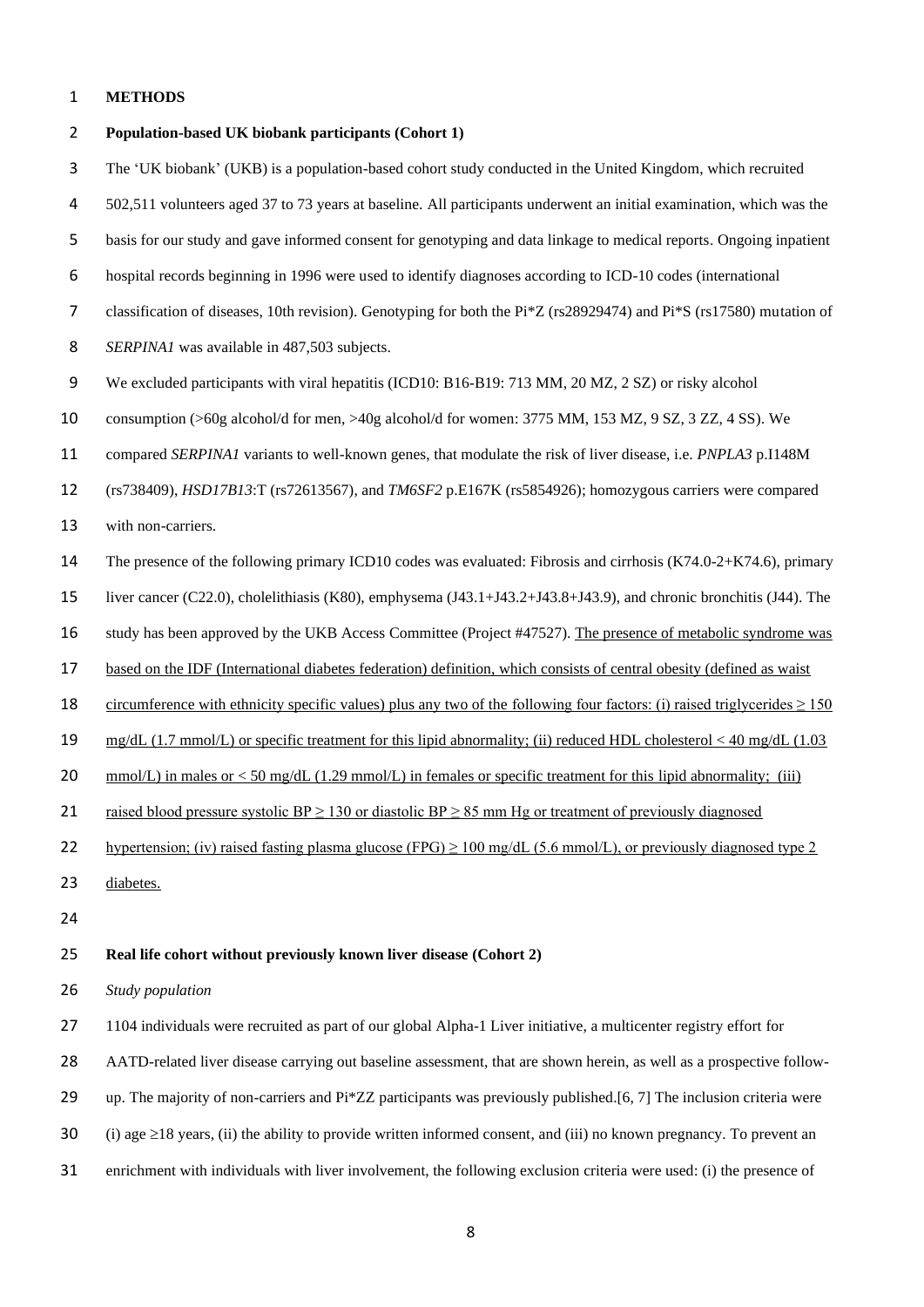known liver disease or a liver co-morbidity identified in clinical and laboratory work-up, (ii) at least two independent visits with elevated liver enzymes in medical records prior to baseline.

 All participants underwent clinical and laboratory work-up including standardized questionnaires with demographic parameters, previously known chronic diseases and relevant comorbidities, as well as the evaluation of alcohol and cigarette consumption. The need for augmentation therapy and long-term oxygen therapy and the COPD assessment test (CAT) values constituted determinants of lung phenotype. AAT serum level was measured and genotyping was conducted by the responsible national AAT reference laboratories, that performed PCR analysis and/or isoelectric focusing as described.[\[6\]](#page-20-5) The Pi\*SZ population consisted of 239 subjects from ten European countries (Germany, UK, Portugal, Spain, Italy,

- 
- Austria, Belgium, Ireland, Denmark, Poland) and the US (Supplementary table 1). Among the Pi\*ZZ participants,
- 413 (70.5%) were from Germany. Non-carriers (n=279) were defined as individuals with normal serum AAT levels
- 12 (i.e.  $>110 \text{ mg/dL}$ ), in whom the presence of the 'Pi\*Z' and 'Pi\*S' variant was excluded as described.[\[6\]](#page-20-5) 219 (78.5%)
- of them were recruited in Germany, 60 (21.5%) in Austria.
- 

#### **Statistical analysis**

- All continuous variables were analyzed by unpaired, two-tailed t-tests or Mann-Whitney U test, and by a
- multivariable model to account for confounders (age, sex, BMI, diabetes mellitus, and alcohol consumption) and
- shown as mean (standard deviation) (normal distribution) or median [IQR] (non-normal distribution). Categorical
- variables were displayed as relative (%) frequencies and analyzed using the Chi-square test. ORs were presented
- with their corresponding 95% confidence intervals (CI). Multivariable logistic regression tested for independent
- associations. Correlations were assessed by Spearman correlation coefficients, where appropriate. Differences were
- 22 considered to be statistically significant when P<0.05. The data were analyzed using SPSS Statistics version 26
- (IBM; Armonk, NY, USA) and Prism version 8 (GraphPad, LaJolla, CA, USA).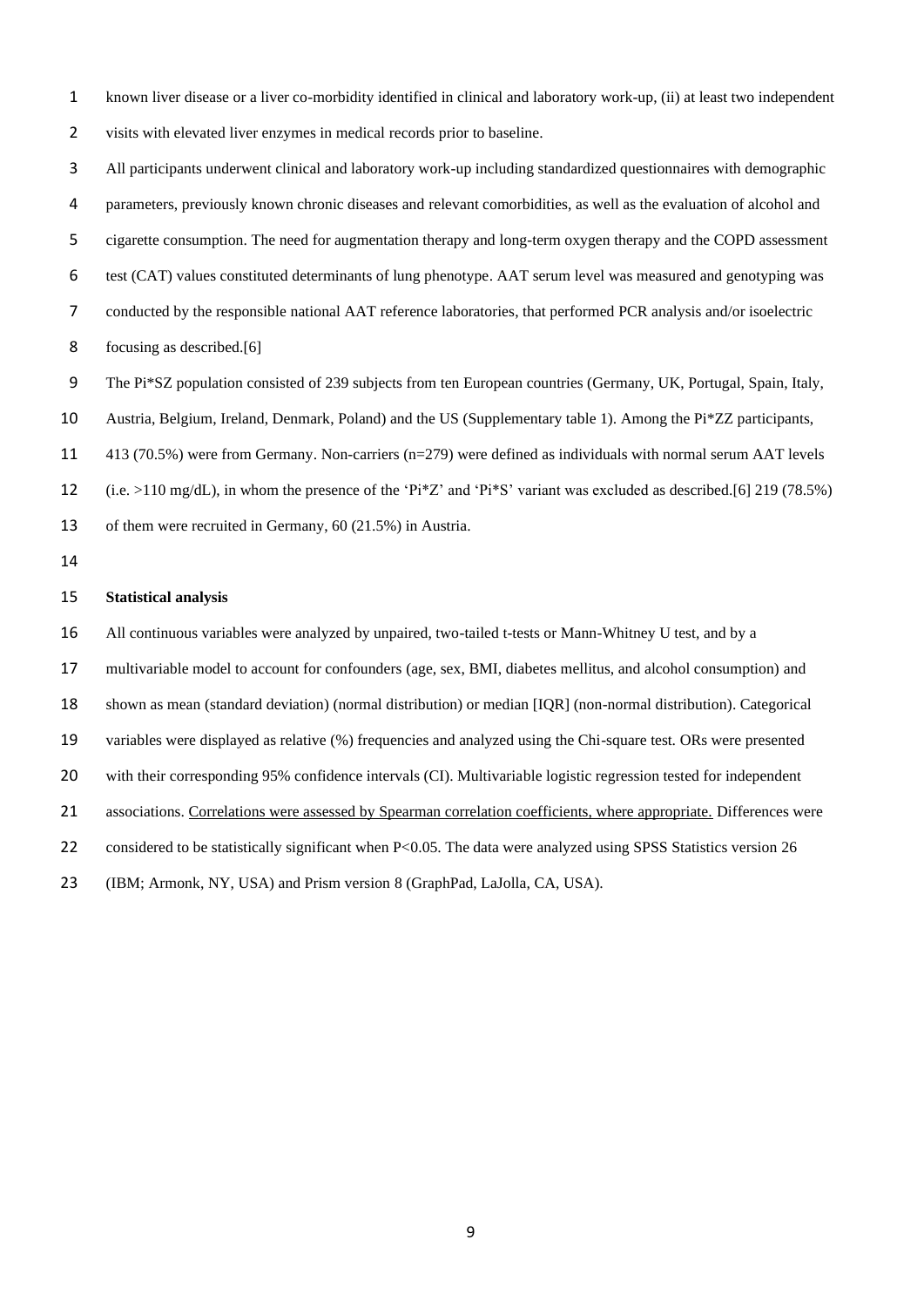#### **RESULTS**

 **Lung- and liver-related parameters of AATD subjects in UK biobank (Cohort 1)** The 482 380 eligible UK Biobank participants comprised 138 Pi\*ZZ (frequency 1:3496), 864 Pi\*SZ (1:558), 1014 Pi\*SS (1:476), and 17006 Pi\*MZ individuals (1:28; Figure 1A). All subgroups displayed a similar age and sex distribution as well as a comparable - mostly low or moderate - alcohol consumption. While diabetes mellitus was infrequent, it was less common in Pi\*ZZ subjects compared to non-carriers (5% vs. 2%, p<0.0001; Table 1). As expected, Pi\*ZZ individuals showed a significantly lower FEV1/FVC ratio compared to all other genotypes despite 8 the lowest cigarette consumption (Table 1). The percentage of individuals with FEV1/FVC < 70% was the highest among Pi\*ZZ participants but was also significantly higher in Pi\*SZ individuals compared to non-carriers. Regarding liver-related blood parameters, mean ALT values were significantly higher in all analyzed AATD genotypes compared to non-carriers (Table 1, Figure 2A). Pi\*MZ and Pi\*SZ subjects presented with higher AST values than non-carriers, however, Pi\*ZZ individuals had significantly higher AST values than any other assessed AATD subgroup (Table 1, Figure 2B). Gamma-glutamyl transferase (GGT) values were comparable in non-carriers, Pi\*MZ, Pi\*SS, and Pi\*SZ individuals, while Pi\*ZZ subjects significantly more often displayed elevated GGT levels. Alkaline phosphatase (ALP) was significantly elevated in Pi\*MZ and Pi\*SZ participants when compared to non- carriers, however, comparable to subjects without AATD mutation in Pi\*ZZ, Pi\*SS individuals (Table 1, Figure 2C). The odds ratio of having elevated AST was the highest in Pi\*ZZ individuals (adjusted OR=4.5[2.8-7.3], p<0.0001; Figure 3) and surpassed the odds seen in established genetic liver disease modifiers such as homozygous *PNPLA3* or *TM6SF2* mutation (Figure 3; Supplementary tables 2-4). Pi\*ZZ participants also had a moderately increased risk for elevated ALT values (adjusted OR=2.1[1.2-3.6], p<0.0001; Figure 3) with odds comparable to the ones seen in subjects with a homozygous *PNPLA3* or *TM6SF2* mutation (Figure 3; Supplementary tables 2,3). Individuals with Pi\*MZ, Pi\*SS, and Pi\*SZ genotype had all significantly increased risk of presenting with elevated ALT values (OR=1.2-1.5; Figure 3). To determine, whether AATD deficiency predisposes to elevated liver enzymes even in metabolically inconspicuous individuals, we performed the liver enzyme analysis after exclusion of individuals with 25 the diagnosis non-alcoholic fatty liver disease (NAFLD; Supplementary figure 1) and after exclusion of individuals with metabolic syndrome (Supplementary figure 2**).** Both analyses yielded largely identical results thereby demonstrating an effect of AATD mutations even in metabolically inconspicuous individuals. In line with that, an additional adjustment for PNPLA3 allele as the best-established genetic risk factor for metabolic liver disease, did not change the results either (not shown). Next, we assessed, whether the analyzed liver enzymes remain stable or fluctuate over time. To that end, we took advantage of follow-up measurements that were available in a subset of UK Biobank individuals and correlated them

32 with baseline values. Plasma levels of GGT and ALP showed a strong correlation (rho=0.7-0.85; Supplementary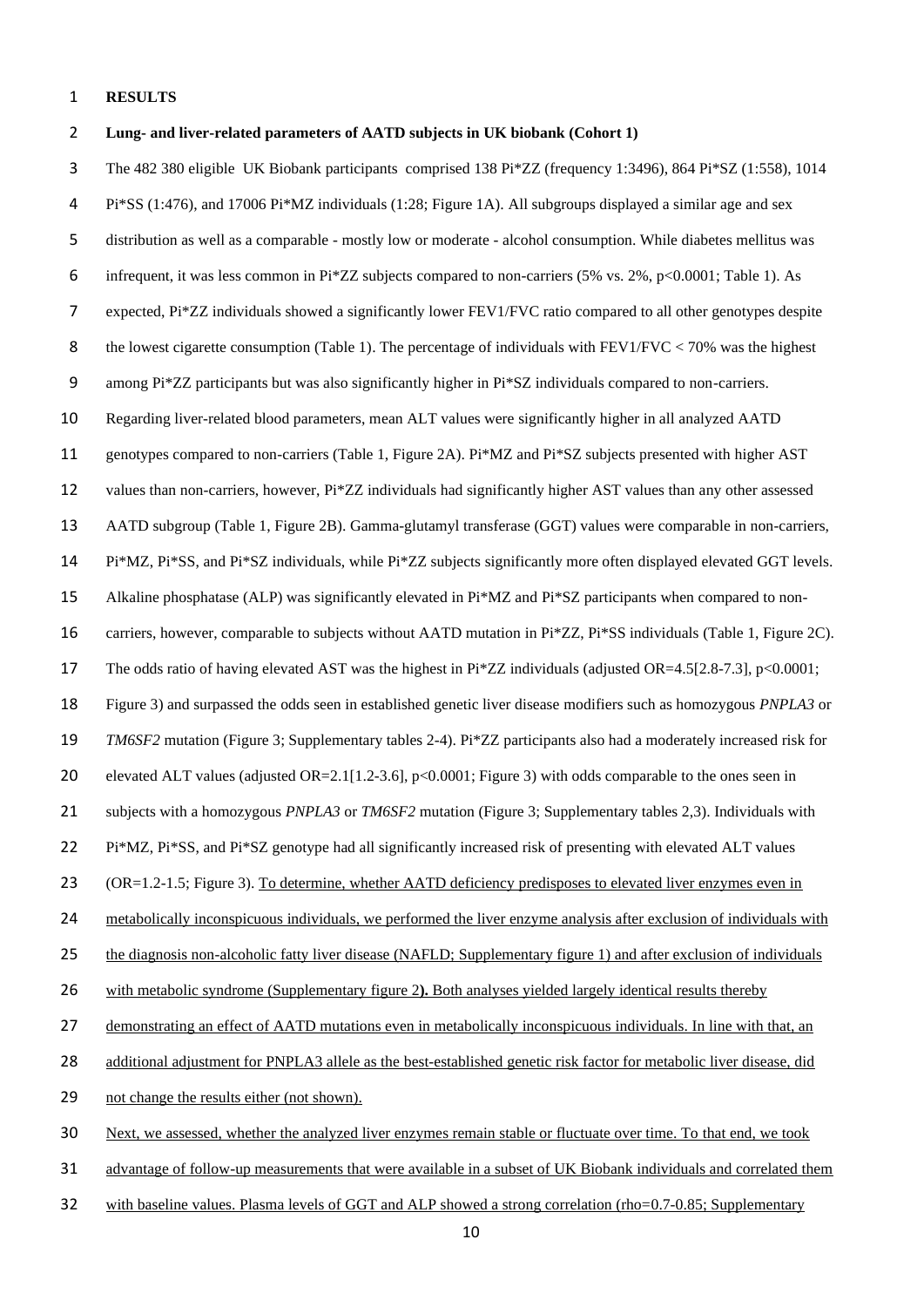- table 5), whereas the correlation between baseline and follow-up transaminases/bilirubin levels were somewhat
- 2 weaker (Supplementary table 5), which is in line with previous reports.[\[18\]](#page-20-17)
- In the least studied genotypes Pi\*SS and Pi\*SZ, male sex, age ≥50 years, and smoking were associated with higher
- rates of decreased %FEV1/FVC (Figure 4). With regard to transaminases, the presence of BMI ≥30kg/m<sup>2</sup> or diabetes
- mellitus conferred an increased chance of displaying elevated values. Age ≥50 years was associated with increased
- AST, but not ALT values (Figure 4).
-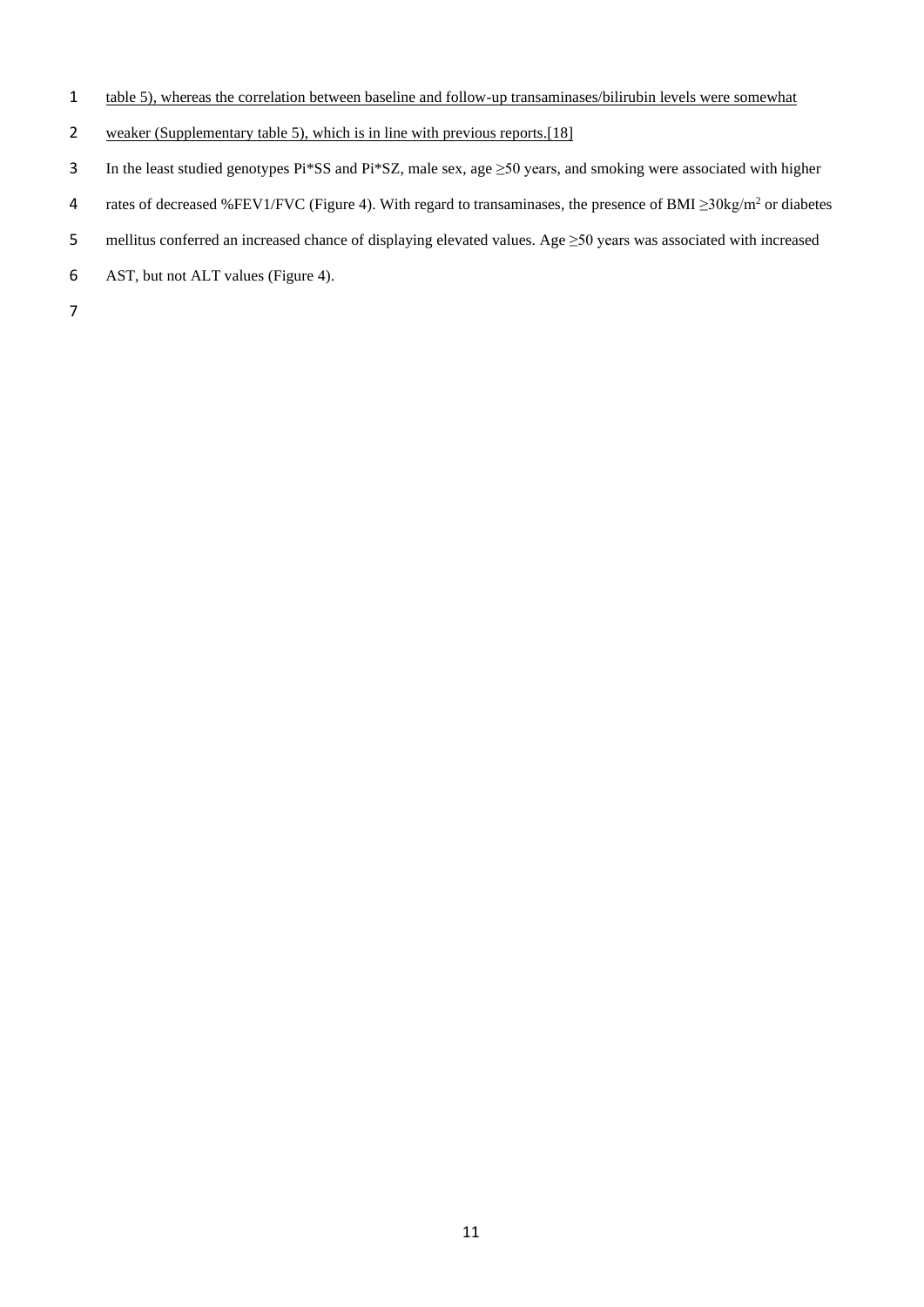- 3
- 1 **Table 1: Comparison of lung and liver phenotype in individuals with Pi\*SS and Pi\*SZ genotype compared to**

2 **Pi\*ZZ, Pi\*MZ, and non-carriers (Cohort 1).** 

|                                            | <b>Non-carriers</b><br>$(n=422506)$ | $\mathbf{M}\mathbf{Z}$<br>$(n=17006)$ | <b>SS</b><br>$(n=1014)$                     | SZ<br>$(n=864)$             | $\mathbf{Z}\mathbf{Z}$<br>$(n=138)$ |
|--------------------------------------------|-------------------------------------|---------------------------------------|---------------------------------------------|-----------------------------|-------------------------------------|
| <b>Characteristics</b>                     |                                     |                                       |                                             |                             |                                     |
| Age, mean (SD), y                          | 56.5(8.1)                           | 56.9(8.1)                             | 56.4(8.2)                                   | 56.6(7.8)                   | 56.1 $(8.0)$                        |
| Women, No. (%)                             | 229 360 (54)                        | 9 289 (55)                            | 545(54)                                     | 474 (55)                    | 65(47)                              |
| BMI, mean (SD),<br>$\text{kg/m}^2$         | 27.4(4.8)                           | 27.3(4.7)                             | 27.2(4.6)                                   | 27.0(4.6)                   | 26.8(4.7)                           |
| Alcohol, mean<br>$(SD)$ , $g/d$            | 8.8(10.1)                           | 8.6(9.9)                              | 8.3(9.8)                                    | 8.6(9.8)                    | 8.3(8.3)                            |
| <b>Risk factors</b>                        |                                     |                                       |                                             |                             |                                     |
| BMI $>$ 30 kg/m <sup>2</sup> ,<br>No. (%)  | 130 070 (31)                        | 5 135 (30)                            | 300(30)                                     | 249 (29)                    | 37(27)                              |
| Diabetes mellitus,<br>No. (%)              | 22 399 (5)                          | 753(4)                                | 57(6)                                       | 31(4)                       | 3(2)                                |
| Lung status                                |                                     |                                       |                                             |                             |                                     |
| FEV1/VC, mean                              |                                     |                                       |                                             |                             |                                     |
| $(SD),$ %                                  | 75.9 $(7.3)^1$                      | 75.9 $(7.5)^2$                        | 76.0 $(7.4)^3$                              | $75.7(7.7)^4$               | 71.5 $(12.6)^{1,2,3,4}$             |
| FEV1/VC<70%,<br>No. (%)                    | 59 476 (14) <sup>5,6</sup>          | $2486(15)^7$                          | $148(15)^8$                                 | $147 (17)^{5,9}$            | 44 (32) <sup>6,7,8,9</sup>          |
| Cigarette<br>consumption,<br>mean (SD), py | $23.2 \pm 18.7^{10,11}$             | $23.1 \pm 18.9^{12,13}$               | $25.7 \pm 19.9^{10,12,1}$<br>$\overline{4}$ | $22.5 \pm 18.6^{15}$        | $14.5 \pm 8.2^{11,13,14,15}$        |
|                                            |                                     |                                       |                                             |                             |                                     |
| <b>Liver status</b>                        |                                     |                                       |                                             |                             |                                     |
| ALT, mean (SD),<br>% of ULN                | 56.2<br>$(32.7)^{16,17,18,19}$      | 58.8 $(31.6)^{16}$                    | 59.3 (32.4) <sup>17</sup>                   | 59.9 (30.3) <sup>18</sup>   | 62.5 $(25.3)^{19}$                  |
| ALT ≥ULN, No.<br>(% )                      | 26914<br>$(6.4)^{20,21,22,23}$      | $1235 (7.2)^{20,24}$                  | 90 $(8.9)^{21}$                             | $76(8.8)^{22}$              | $15(10.9)^{23,24}$                  |
| AST, mean (SD),<br>% of ULN                | 63.6 $(26.0)^{25,26,27}$            | 65.2 $(23.9)^{25,28}$                 | 64.8 $(24.5)^{29}$                          | 66.0 $(23.1)^{26,30}$       | 75.7<br>$(21.8)^{27,28,29,30}$      |
| $AST \geq ULN$ , No.<br>$(\% )$            | 18 490 (4.4) <sup>31.32</sup>       | 847 $(5.0)^{31,33}$                   | 53 $(5.2)^{34}$                             | 46 $(5.3)^{35}$             | 20 (14.5) <sup>32,33,34,35</sup>    |
| GGT, mean (SD),<br>% of ULN                | 73.3(81.3)                          | 75.6 (76.6)                           | 77.1(73.4)                                  | 76.4(62.5)                  | 83.1 (75.2)                         |
| GGT ≥ULN, No.<br>(% )                      | 68 510 (16.2) <sup>36,37</sup>      | 2849<br>$(16.8)^{36,38}$              | 185 (18.2)                                  | 157 (18.2)                  | 30 $(21.7)^{37,38}$                 |
| ALP, mean (SD),<br>% of ULN                | 72.7 $(24.7)^{39,40}$               | 75.3 $(25.7)^{39,41}$                 | 73.3 (24.4) <sup>41,42</sup>                | 76.3 $(24.5)^{40,42}$       | 72.2(21.4)                          |
| $ALP \geq ULN$ , No.<br>(% )               | 46 534 (11.0) <sup>43,44</sup>      | $2305(13.6)^{43}$                     | 121 $(11.9)^{45}$                           | 134 (15.5) <sup>44,45</sup> | 16(11.6)                            |
| Bilirubin, mean<br>$(SD)$ , mg/dl          | 0.53(0.26)                          | 0.54(0.26)                            | 0.54(0.27)                                  | 0.54(0.28)                  | 0.56(0.26)                          |
| Bilirubin ≥ULN,<br>No. (%)                 | 11 692 (2.8)                        | 528(3.1)                              | 31(3.1)                                     | 28(3.2)                     | 7(5.1)                              |

4 Quantitative measures are expressed as mean with standard deviation or relative frequency (%). All analyses were

5 adjusted for age, sex, BMI, presence of diabetes mellitus, and mean alcohol consumption.

6 Abbreviations: AATD, alpha-1 antitrypsin deficiency; ALT, alanine aminotransferase; ALP, alkaline phosphatase;

7 AST, aspartate aminotransferase; BMI, body mass index; GGT, gamma-glutamyl transferase; ULN, upper limit of

8 normal (sex-specific).

9  ${}^{1}p=6.0*10^{12}; {}^{2}p=2.5*10^{11}; {}^{3}p=9.5*10^{9}; {}^{4}p=1.5*10^{7}; {}^{5}p=0.032; {}^{6}p=3.0*10^{9}; {}^{7}p=1.2*10^{8}; {}^{8}p=4.9*10^{8}; {}^{9}p=0.000006;$ 

10  $^{10}$ p=0.018;  $^{11}$ p=0.017;  $^{12}$ p=0.021;  $^{13}$ p=0.022;  $^{14}$ p=0.009;  $^{15}$ p=0.044;  $^{16}$ p=7.9\*10<sup>-30</sup>;  $^{17}$ p=0.001;  $^{18}$ p=0.00007;  $^{19}$ p=0.006;

11  ${}^{20}p=6.5*10^{-9}; {}^{21}p=0.0004; {}^{22}p=0.001; {}^{23}p=0.009; {}^{24}p=0.046; {}^{25}p=4.1*10^{-14}; {}^{26}p=0.004; {}^{27}p=1.3*10^{-9}; {}^{28}p=5.1*10^{-9};$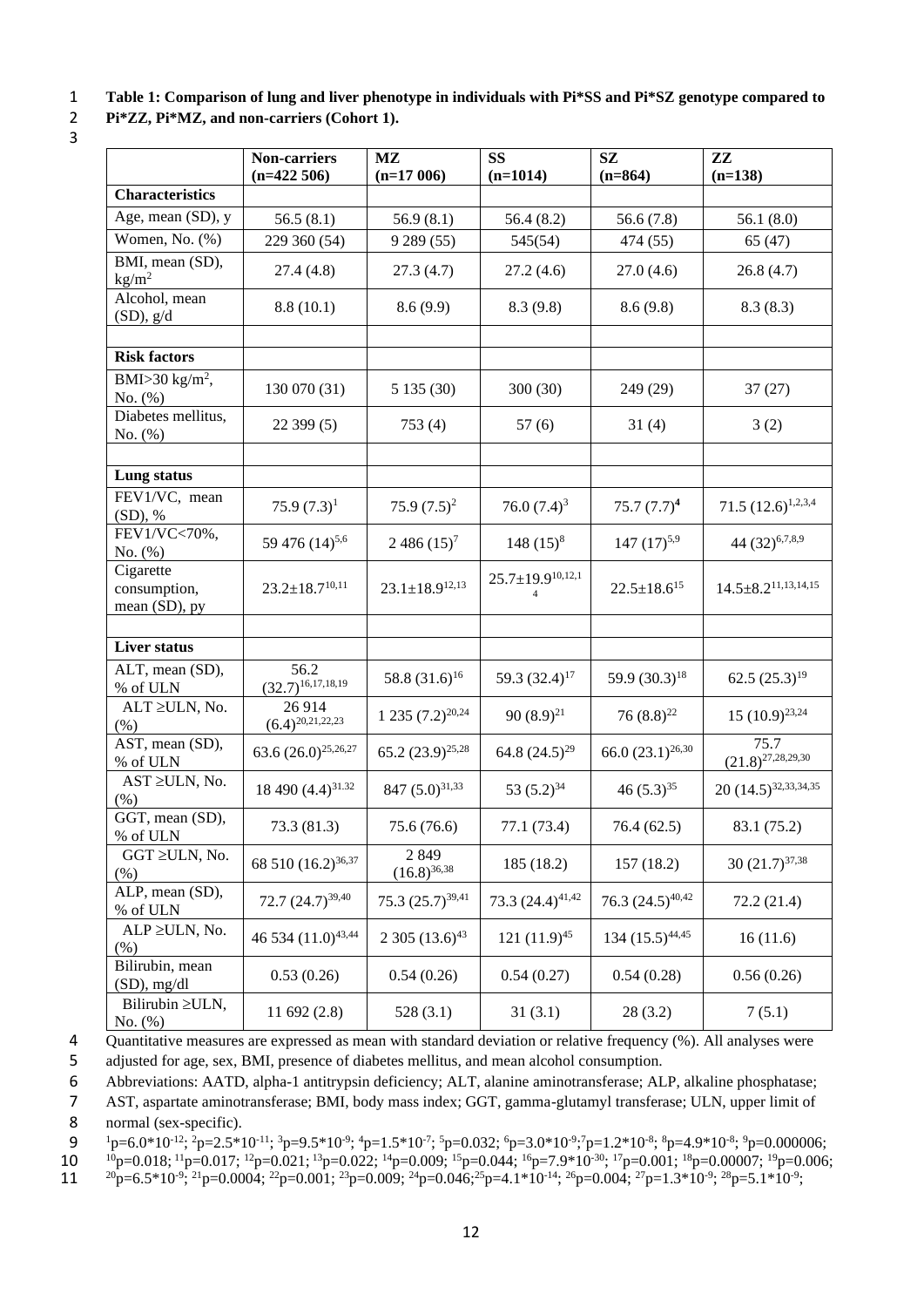$1^{\frac{29}{2}}$ p=7.4\*10<sup>-8</sup>;  $\frac{30}{2}$ p=2.5\*10<sup>-7</sup>;  $\frac{31}{2}$ p=0.00004;  $\frac{32}{2}$ p=1.5\*10<sup>-9</sup>;  $\frac{33}{2}$ p=7.4\*10<sup>-8</sup>;  $\frac{34}{2}$ p=0.00001;  $\frac{35}{2}$ p=0.00001;  $\frac{36}{2}$ p=0.004;

2  ${}^{37}p=0.013; {}^{38}p=0.028; {}^{39}p=4.4*10^{44}; {}^{40}p=0.000003; {}^{41}p=0.019; {}^{42}p=0.003; {}^{43}p=1.0*10^{24}; {}^{44}p=0.00001; {}^{45}p=0.015.$ 3 SI conversion factors: To convert ALT, AST, GGT, and ALP to *µkat/L*, multiply values by 0.0167; to convert<br>4 Bilirubin to *µmol/L*, multiply values by 17.104. Bilirubin to  $\mu$ mol/L, multiply values by 17.104.

 

#### **Lung- and liver-related diagnoses of AATD subjects in UK biobank (Cohort 1)**

8 With regard to lung-related ICD codes, the diagnosis of COPD and emphysema was >20x enriched in Pi\*ZZ participants compared to non-carriers. It was not more common in Pi\*SS and Pi\*SZ subjects, while the much more 10 frequent Pi\*MZ individuals displayed a moderately increased odds ratio for emphysema (adjusted OR=1.6[1.3-1.9], p<0.0001; Supplementary table 6; Figure 5). Consistently with a previous publication,[\[19\]](#page-20-18) gallstone disease was enriched in Pi\*MZ carriers vs. non-carriers (adjusted OR=1.3[1.2-1.4], p<0.0001), but in none of the other AATD genotypes. The diagnosis liver fibrosis/cirrhosis was nearly 20x more common in Pi\*ZZ individuals compared to non-carriers (adjusted OR=21.7[8.8-53.7], p<0.0001), but also markedly enriched in Pi\*SZ subjects (adjusted 15 OR=3.1[1.1-8.2], p=0.027) and moderately in Pi\*MZ participants  $(1.7[1.2-2.2]; p=0.001;$  Supplementary table 6; Figure 5). Both Pi\*SZ and Pi\*ZZ individuals harbored a numerically higher risk of liver fibrosis/cirrhosis than any of the previously described genetic liver disease modifiers (Figure 6A; Supplementary tables 2-4, 6). Similarly, both Pi\*SZ and Pi\*ZZ subjects, but none of the other AATD genotypes, possessed a markedly increased risk for the diagnosis of primary liver cancer. Again, the risk of Pi\*ZZ individuals for primary liver cancer surpassed the odds seen in individuals with other genetic modifiers, while Pi\*SZ was comparable to known risk factors *TM6SF2* and *PNPLA3* (Figure 6, Supplementary tables 2-4, 6). 22 A sensitivity analysis revealed that in the  $Pi*MZ$  populations, the 'fibrosis/cirrhosis' phenotype is 23 markedly enriched in males, obese individuals, and subjects  $\geq$ 50 years old (Supplementary figure 3). 

# **Lung and liver phenotype in a multinational AATD cohort (Cohort 2)**

26 Our multinational cohort consisted of 586 Pi\*ZZ subjects, 239 Pi\*SZ individuals, and 279 non-carriers, all without

27 previously known or co-existing liver disease (Table 2; Figure 1B). Pi\*SZ subjects were underrepresented when

compared to the community-based UK Biobank cohort. All three subgroups showed similar rates of diabetes mellitus

- and alcohol consumption, while differences in other demographic factors were seen (Table 2). When only
- participants without augmentation therapy were considered, Pi\*SZ individuals showed intermediate AAT serum
- 31 levels (63.8±19.8 mg/dl vs. 139.5±25.1 mg/dl in non-carriers vs.  $28.3\pm16.0$  mg/dl in Pi\*ZZ, all p<0.0001, Table 2;
- Supplementary figure 4A). The cut-off AAT level of 99.5 mg/dL differentiated well between Pi\*SZ individuals and
- non-carriers (sensitivity 97.9%, specificity 98.4%, Table 2; Supplementary figure 4A). Pi\*SZ individuals had an
- intermediate lung phenotype as reflected by their CAT scores and need for long-term oxygen treatment, i.e.the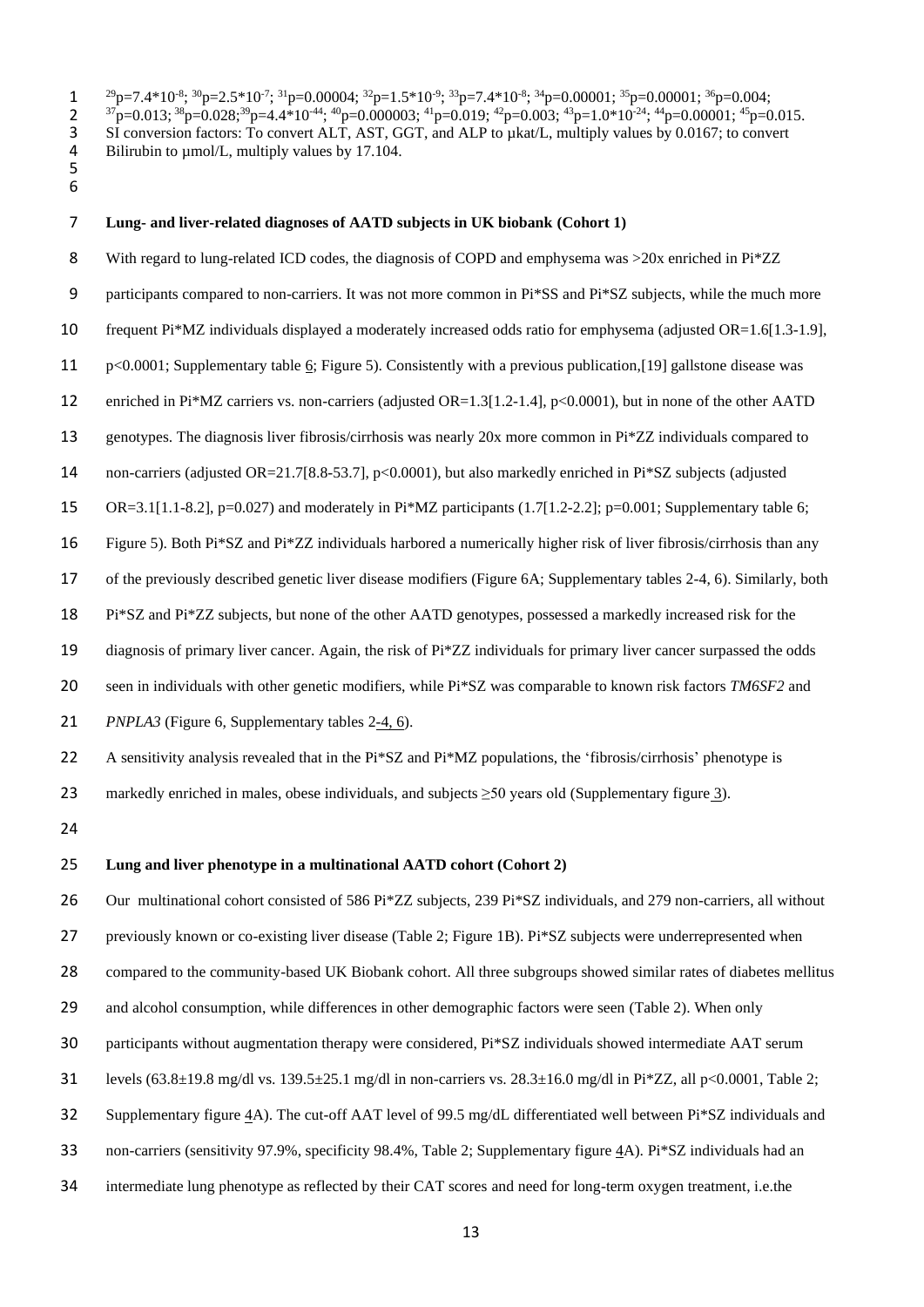| $\mathbf{1}$   | levels/frequencies were higher than in non-carriers, but significantly lower/less frequent compared to Pi*ZZ                      |
|----------------|-----------------------------------------------------------------------------------------------------------------------------------|
| $\overline{2}$ | individuals (Table 2). With regard to liver enzymes, Pi*SZ individuals had lower AST and ALT than Pi*ZZ subjects,                 |
| 3              | while GGT was higher in Pi*SZ subjects than non-carriers. Mean ALP levels were the highest in Pi*SZ individuals                   |
| 4              | (Supplementary figure 4C-F, Supplementary table 7), whereas GLDH and bilirubin levels did not show obvious                        |
| 5              | differences among the subgroups (Supplementary table 7).                                                                          |
| 6              | In TE, $Pi*SZ$ individuals had intermediate LSM values, i.e. LSMs were higher than in non-carriers $(5.2\pm 2.5 \text{ kPa vs.})$ |
| 7              | 4.6±1.6 kPa, p=0.002), but lower than in Pi*ZZ subjects (5.2±2.5 kPa vs. 6.6±5.2 kPa; p=0.022, Table 2;                           |
| 8              | Supplementary figure 4B) and similar results were seen when only non-obese individuals were assessed                              |
| 9              | (Supplementary table 8). In the entire cohort, thirteen percent of $Pi*SZ$ individuals showed LSM values $\geq 7.1$ kPa           |
| 10             | suggesting liver fibrosis stage of at least 2 on a 0-4 scale [20] compared to 5% of non-carriers (adjusted OR=2.6 [1.1-           |
| 11             | 6.1], p=0.024; Table 2) and 24% of Pi*ZZ subjects (adjusted OR=0.5 [0.2-0.8], p=0.013; Table 2). Pi*SZ individuals                |
| 12             | with LSM $\geq$ 7.1 kPa had significantly higher BMI values and were more frequently diabetic (Supplementary table 9).            |
| 13             | Vice versa, diabetic individuals more frequently displayed elevated AST and ALT values than subjects without                      |
| 14             | diabetes (Supplementary figure 5).                                                                                                |
| 15             | The simultaneously assessed CAP as a surrogate of hepatic steatosis did not show major differences between Pi*SZ                  |
| 16             | and non-carriers, nor between Pi*SZ individuals and Pi*ZZ subjects (Table 2). On the other hand, increased liver                  |
| 17             | enzyme levels were seen primarily in Pi*SZ individuals with liver steatosis (as revealed by an analysis of a subgroup             |
| 18             | with $CAP \geq 248dB/m$ ) that displayed higher AST, GGT, and ALP levels than "steatotic" non-carriers (Supplementary             |
| 19             | figure $6$ ).                                                                                                                     |
| 20             |                                                                                                                                   |
| 21             |                                                                                                                                   |
| 22             |                                                                                                                                   |
| 23             |                                                                                                                                   |
| 24             |                                                                                                                                   |
| 25             |                                                                                                                                   |
| 26             |                                                                                                                                   |
| 27             |                                                                                                                                   |
| 28             |                                                                                                                                   |
| 29             |                                                                                                                                   |
| 30             |                                                                                                                                   |
| 31             |                                                                                                                                   |
| 32             |                                                                                                                                   |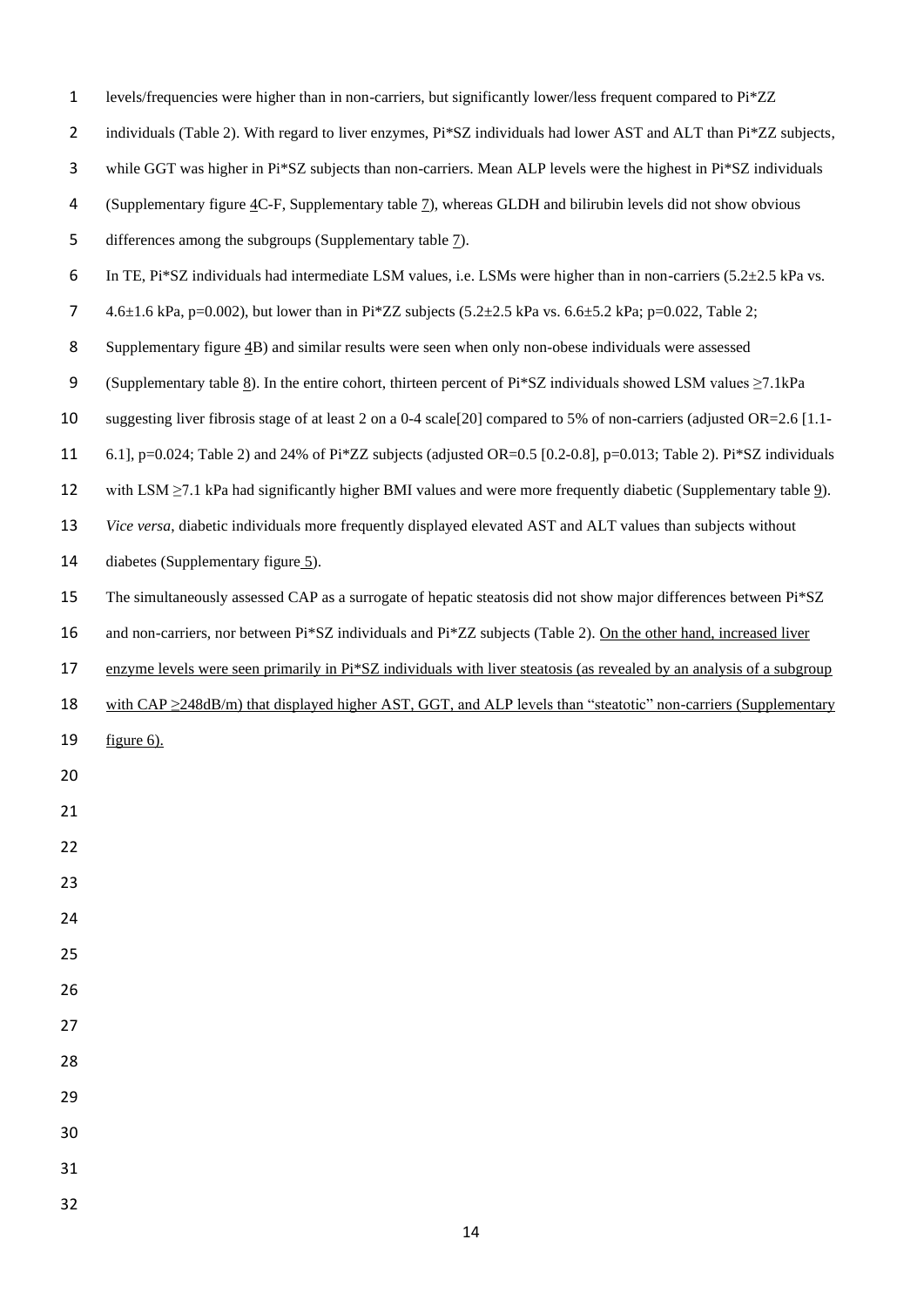1 **Table 2: Characteristics of Pi\*SZ individuals in comparison to Pi\*ZZ subjects and non-carriers in a multi-**

# 2 **center registry cohort (Cohort 2).**

3

|                                                       | Non-<br>carriers | Pi*SZ       | $Pi*ZZ$     | $P$ value<br>Pi*SZ vs.                           | P value<br>Pi*SZ vs.                             | P value<br>Pi*SZ vs.            | P value<br>$Pi*SZ$                     |
|-------------------------------------------------------|------------------|-------------|-------------|--------------------------------------------------|--------------------------------------------------|---------------------------------|----------------------------------------|
|                                                       | $(n=279)$        | $(n=239)$   | $(n=586)$   | non-<br>carriers<br>$(uni-$<br><i>variable</i> ) | non-<br>carriers<br>( <i>multi-</i><br>variable) | $Pi*ZZ$<br>$(uni-$<br>variable) | vs.<br>$Pi*ZZ$<br>(multi-<br>variable) |
| <b>Characteristics</b>                                |                  |             |             |                                                  |                                                  |                                 |                                        |
| Age, mean (SD), y                                     | 52.4(14.6)       | 50.4(16.1)  | 54.2 (13.2) | 0.142                                            |                                                  | 0.002                           |                                        |
| Women, No. (%)                                        | 137(49.1)        | 135(56.5)   | 271 (46.2)  | 0.094                                            |                                                  | 0.008                           |                                        |
| BMI, mean (SD), $\text{kg/m}^2$                       | 25.6(4.5)        | 26.6(5.5)   | 25.0(4.4)   | 0.022                                            |                                                  | < 0.0001                        |                                        |
| Alcohol, mean (SD),<br>g/d                            | 7.4(9.7)         | 7.3(11.9)   | 5.6(9.6)    | 0.958                                            |                                                  | 0.086                           |                                        |
| AAT serum level#,<br>mean (SD), mg/dL                 | 139.5(25.1)      | 63.8 (19.8) | 28.3(16.0)  | < 0.0001                                         | < 0.0001                                         | < 0.0001                        | < 0.0001                               |
| <b>Risk factors</b>                                   |                  |             |             |                                                  |                                                  |                                 |                                        |
| BMI $\geq$ 30 kg/m <sup>2</sup> , No.<br>(% )         | 35(12.9)         | 51(23.1)    | 61(10.5)    | 0.003                                            |                                                  | < 0.0001                        |                                        |
| Diabetes mellitus, No.<br>(% )                        | 13(5.0)          | 7(3.5)      | 20(4.2)     | 0.426                                            |                                                  | 0.654                           |                                        |
| Relevant alcohol<br>intake <sup>+</sup> , No. (%)     | 32(11.5)         | 30(17.5)    | 48(8.2)     | 0.070                                            |                                                  | < 0.0001                        |                                        |
| Lung status                                           |                  |             |             |                                                  |                                                  |                                 |                                        |
| CAT score, mean (SD),<br>points                       | 7.0(6.0)         | 14.1(9.2)   | 16.5(8.1)   | < 0.0001                                         | < 0.0001                                         | 0.022                           | 0.004                                  |
| Cigarette consumption,<br>mean (SD), py               | 8.3(16.5)        | 11.0(17.1)  | 9.9(13.4)   | 0.147                                            | 0.232                                            | 0.501                           | 0.434                                  |
| Long-term oxygen<br>treatment, No. (%)                | 1(0.4)           | 12(6.5)     | 109(22.6)   | < 0.0001                                         | 0.003                                            | < 0.0001                        | < 0.0001                               |
| <b>Liver status</b>                                   |                  |             |             |                                                  |                                                  |                                 |                                        |
| Liver stiffness°, mean<br>$(SD)$ , $kPa$              | 4.6(1.6)         | 5.2(2.5)    | 6.6(5.2)    | 0.001                                            | 0.002                                            | < 0.0001                        | 0.022                                  |
| Liver stiffness $\geq 7.1$<br>$kPa^{\circ}$ , No. (%) | 15(5.4)          | 24(12.6)    | 140 (23.9)  | 0.006                                            | 0.024                                            | 0.001                           | 0.013                                  |
| Liver stiffness $\geq 10.0$<br>kPa (%)°, No. (%)      | 3(1.1)           | 7(3.7)      | 76(13.0)    | 0.057                                            | 0.199                                            | < 0.0001                        | 0.006                                  |
| CAP°, mean (SD),<br>dB/m                              | 249.5 (58.1)     | 259.6(60.7) | 264.6(57.0) | 0.122                                            | 0.056                                            | 0.401                           | 0.132                                  |
| CAP ≥248 dB/m $(\%)^{\circ}$ ,<br>No. (%)             | 136(51.9)        | 67(57.3)    | 288 (60.8)  | 0.334                                            | 0.234                                            | 0.489                           | 0.296                                  |
| CAP ≥280 dB/m $(\%)^{\circ}$ ,<br>No. (%)             | 79 (30.2)        | 46(39.3)    | 173(36.5)   | 0.080                                            | 0.009                                            | 0.572                           | 0.422                                  |

<sup>4</sup> Quantitative measures are expressed as mean with standard deviation or relative frequency (%). All multivariable

9 grade  $\geq$ 1, and CAP  $\geq$ 280 dB/m indicating the presence of steatosis grade 3.

11 g/d males had been excluded *a priori*).

12 # AAT serum levels of individuals, who did not receive AAT augmentation therapy, are shown.

13 ° Liver stiffness and CAP only available in 190 Pi\*SZ individuals.

<sup>5</sup> analyses were adjusted for age, sex, BMI, presence of diabetes mellitus, and mean alcohol consumption. The cut-offs

<sup>6</sup> for non-invasive liver parameters were chosen according to etiology-unspecific recommendations: Liver stiffness

<sup>7</sup>  $\ge$  7.1 kPa indicating significant liver fibrosis (fibrosis stage  $\ge$  2 on a 0-4 scale) and  $\ge$  10 kPa showing advanced

<sup>8</sup> fibrosis (fibrosis stage  $\geq$ 3). Controlled-attenuation parameter (CAP)  $\geq$ 248 dB/m suggesting the presence of steatosis

<sup>10</sup> **<sup>+</sup>**Alcohol intake >12 g/d for women, >24 g/d for men (individuals with alcohol consumption >40 g/d females or >60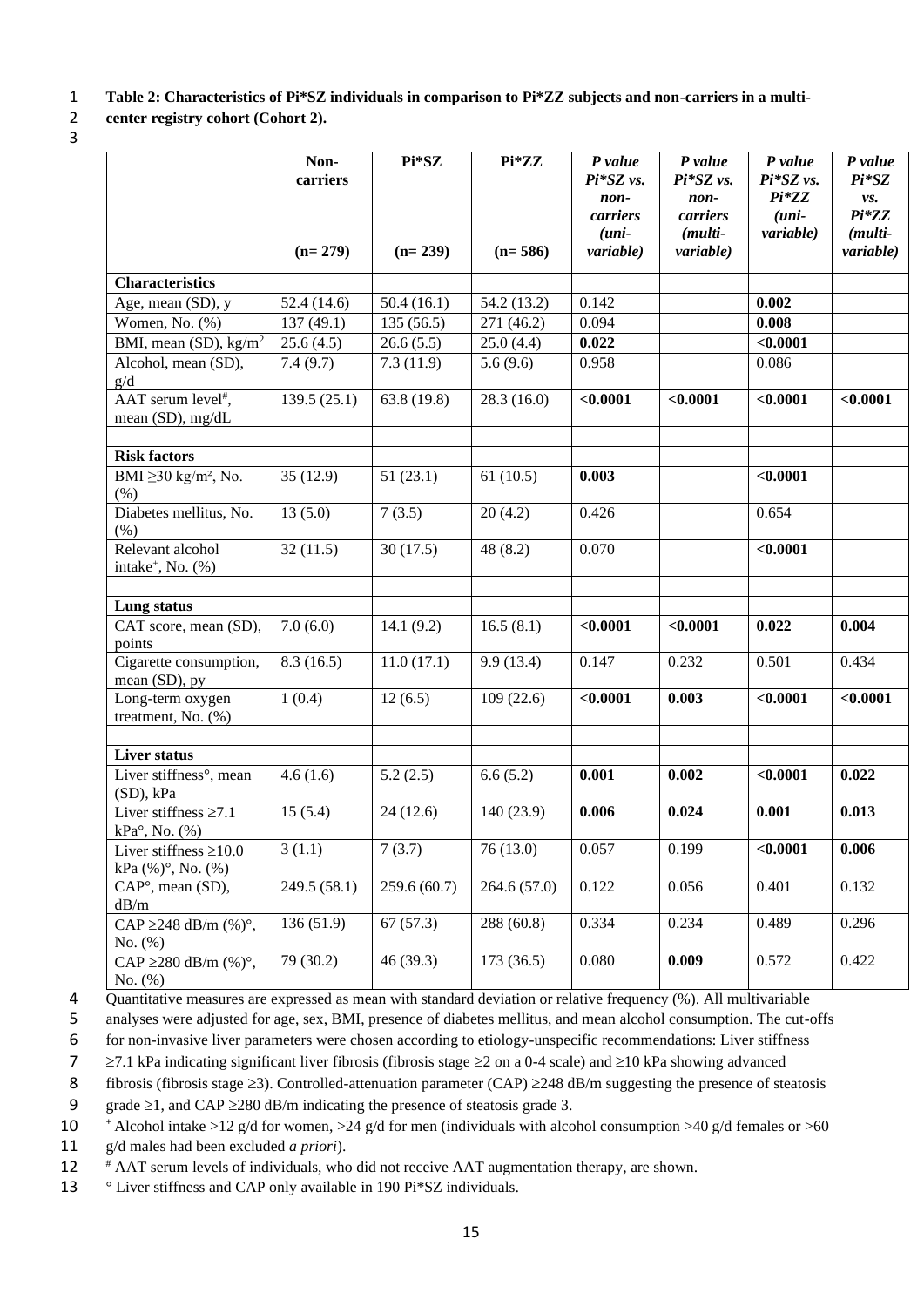- Abbreviations: BMI, body mass index; AAT, alpha-1 antitrypsin; CAT, chronic obstructive pulmonary disease
- assessment test; CAP, controlled attenuation parameter.
- 3 SI conversion factors: To convert AAT to  $\mu$ mol/L, multiply values by 0.184.
- 
- 

# **DISCUSSION**

- We analysed the hepatobiliary phenotype of individuals with the most common AATD genotypes using UK Biobank
- as a unique, openly available resource with deep genetic, physical, and health data.[\[21\]](#page-20-20) Although it does not
- constitute an entirely representative population sample since it mainly comprises of individuals of British descent
- 10 from higher income classes and contains only a few Black, Indian, Pakistani, and Chinese participants,[\[21\]](#page-20-20) it
- represents the best available approximation of such a cohort in that it recruited and systematically genotyped
- participants independently on their known *SERPINA1* genotype. This approach is crucial since the vast majority of
- AATD individuals remain undetected and were therefore not considered in previous studies. The AAT genotyping
- 14 used in our study was extracted from the UK Biobank Axiom<sup>™</sup> array and the results remained unknown to the study
- subjects. The frequencies of analysed genotypes agreed well with their published occurrence in Caucasian
- population[\[8\]](#page-20-7) an observation that further validates our approach.
- An important limitation of our study is the difficulty to reliably identify all individuals with non-alcoholic fatty liver
- disease (NAFLD) and non-alcoholic steatohepatitis (NASH) since these disorders were not systematically assessed
- in the UK Biobank baseline visits and since they remain underdiagnosed in the clinical routine. To offset this
- limitation, we repeated the analyses after excluding individuals with the ICD code NAFLD as well as with presence
- of metabolic syndrome and demonstrated that the differences persist even after these actions. Moreover, liver
- 22 transaminase levels significantly fluctuated over time and therefore, a single measurement is not sufficient to
- 23 comprehensively evaluate a liver phenotype of AATD individuals. Notably, the limited usefulness of single ALT
- measurements for evaluation of AATD individuals was reported previously.[\[22\]](#page-20-21)
- 25 In UK biobank cohort, the Pi\*ZZ participants suffered a  $>20$  times higher risk of liver fibrosis and cirrhosis as well
- as ~45 times higher risk of primary liver cancer. The former finding is in line with previous reports demonstrating
- 27 that signs of advanced fibrosis are nine to 20-fold more common in  $Pi*ZZ$  individuals compared to people without
- AAT mutations as well as the observation that Pi\*ZZ individuals are 20 times more likely to require liver
- 29 transplantation than the general population. [\[6,](#page-20-5) [23\]](#page-20-22) The odds of  $Pi*ZZ$  subjects to develop advanced liver
- fibrosis/cirrhosis are substantially higher than the ones reported for other established genetic conditions such as
- mutations in *PNPLA3*, *TM6SF2*, or *HSD17B13* gene.[\[23,](#page-20-22) [24\]](#page-20-23) While the predisposition to liver fibrosis is now
- 32 supported by a solid body of evidence, reports on liver cancer in  $Pi^*ZZ$  individuals are very limited[\[1\]](#page-20-0) and further
- analyses are needed. Pi\*ZZ participants had the highest AST/ALT values, but their ALP levels were similar to the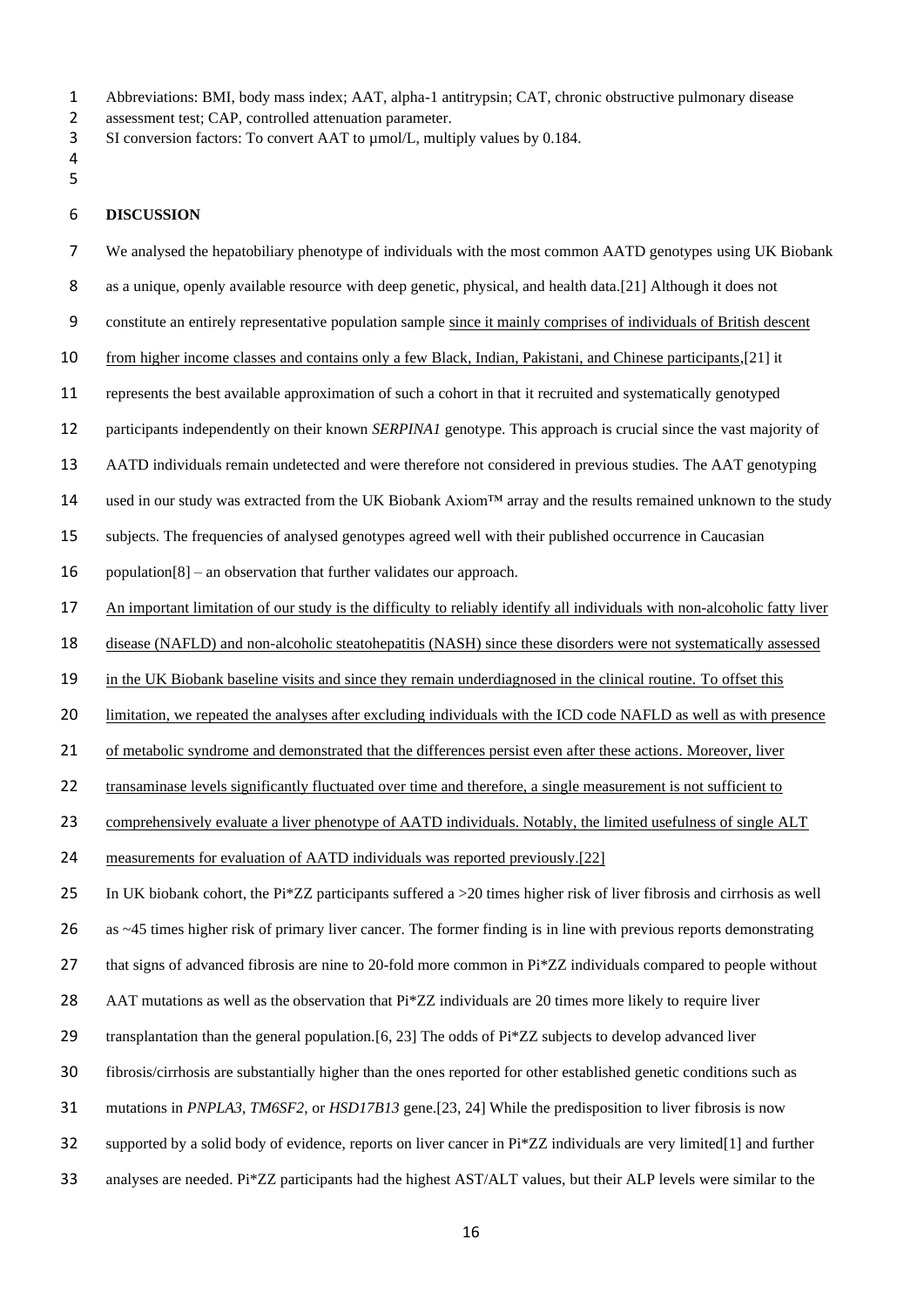ones seen in non-carriers and they did not present with an increased risk of cholelithiasis. Since gallstones constitute 2 mainly of lipids such as cholesterol, the alterations in lipid metabolism that were observed in Pi\*ZZ individuals (i.e. lower serum levels of triglycerides, very low-density lipoproteins and low-density lipoproteins compared to controls) and indicated an impaired hepatic secretion of lipids might play a role.[\[6\]](#page-20-5) Collectively, our data revealing a marked susceptibility of Pi\*ZZ individuals to end-stage liver disease should prompt their thorough hepatological monitoring. The availability of genetic information allowed us to systematically study AATD genotypes, that are not assessed in clinical routine such as Pi\*MZ and Pi\*SS. With regard to Pi\*MZ, our data confirmed previous findings of a mild increase in transaminases as well as a moderately increased risk of liver fibrosis/cirrhosis and cholelithiasis.[\[7,](#page-20-6) [19,](#page-20-18) [24\]](#page-20-23) On the other hand, the increased occurrence of emphysema was seen in some, but not all population-based studies.[\[1\]](#page-20-0) With regard to Pi\*SS genotype, our data are novel and support the current opinion that these individuals display no or only minimal predisposition to lung and liver disease. It provides an important guidance for physicians and a relief for the carriers of this genotype.

 A focus of our work was on the Pi\*SZ phenotype, that is underrepresented in clinical routine compared to Pi\*ZZ subjects. This might be due to their less conspicuous AAT serum levels as well as their less pronounced disease phenotype.[\[10,](#page-20-9) [11,](#page-20-10) [25\]](#page-20-24) Consistently with published data, the Pi\*SZ individuals available in the UK Biobank displayed no or only minimal lung phenotype,[\[10,](#page-20-9) [11\]](#page-20-10) while our multi-center cohort was skewed towards more lung- diseased individuals, likely due to the fact that it often prompted the diagnosis of AATD. Although Pi\*SZ individuals display normal or only minimally elevated transaminases, both analyzed cohorts revealed a marked predisposition to liver fibrosis. The UK biobank cohort also suggested an increased susceptibility to primary liver cancer that was not assessed in the second cohort. The more pronounced association with liver fibrosis compared to 22 lung emphysema might be attributable to the fact that the liver phenotype constitutes a "gain-of-function" toxicity while lung injury seems to arise due to a loss-of-function situation. Accordingly, the intermediate AAT serum levels 24 seen in  $Pi^*SZ$  individuals might be sufficient to protect the lung from proteolytic damage, while misfolding and 25 polymerization of AAT may generate biologically relevant proteotoxic stress in the liver. The identified hetero-26 polymerization between Pi\*S and Pi\*Z [\[26\]](#page-20-25) might be responsible for the greater liver fibrosis burden than that of the Pi\*MZ state despite the absence of any Pi\*SS signal (suggesting no clinically significant challenge with S AAT 28 misfolding alone). While  $Pi*SZ$  subjects display clear predisposition to liver fibrosis and primary liver cancer, their 29 susceptibility is markedly lower than the one seen in  $Pi*ZZ$  individuals, which is consistent with the observed lower levels of intracellular polymers and a less pronounced lung phenotype.[\[10,](#page-20-9) [11\]](#page-20-10) In addition to the characterization of the hepatobiliary phenotype of AATD individuals, we demonstrated that male

sex, obesity, diabetes, and higher age are associated with increased risk of liver fibrosis/cirrhosis as well as primary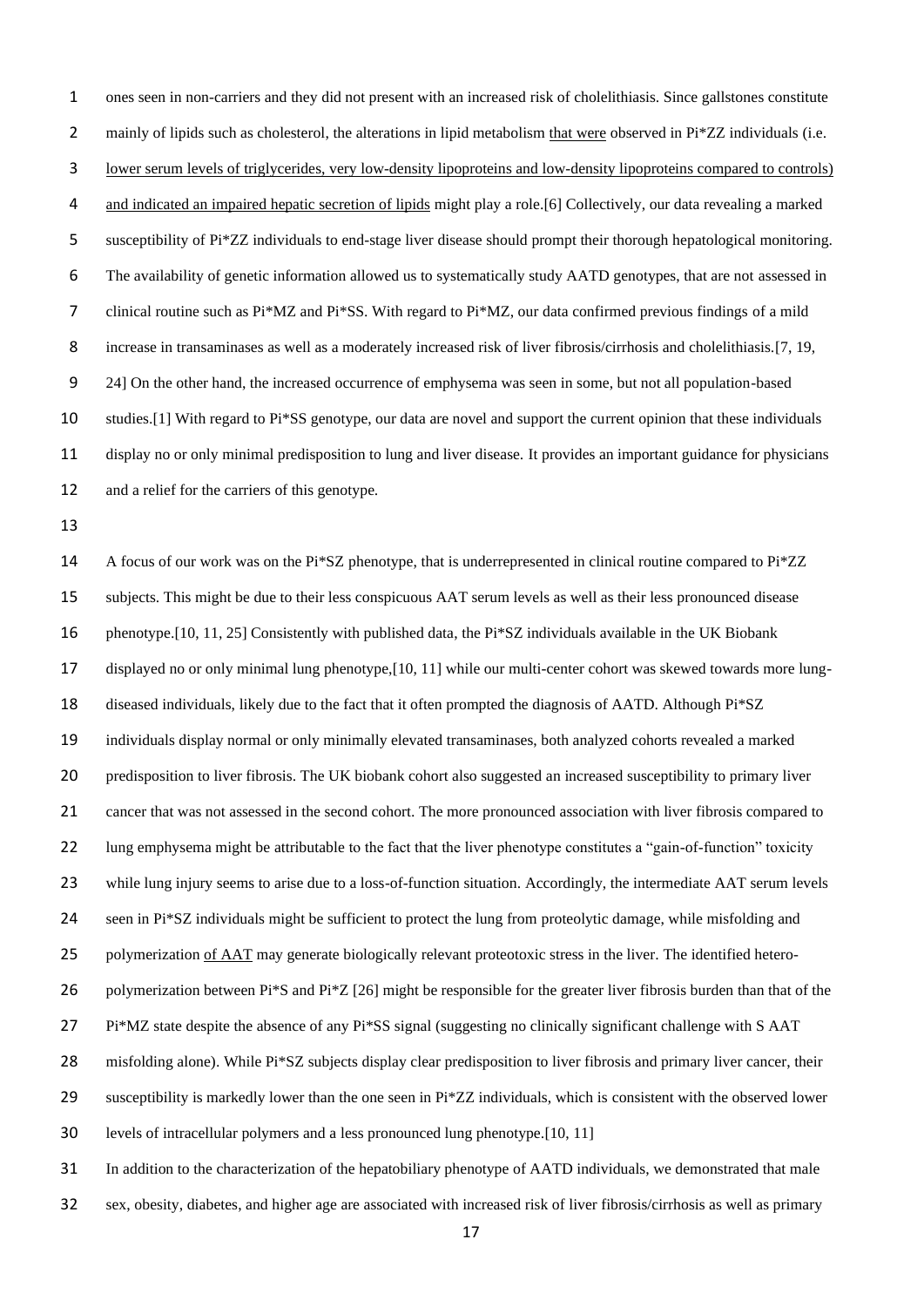liver cancer. Notably, the same factors were implicated in liver fibrosis development in Pi\*MZ and Pi\*ZZ

2 individuals. [\[4,](#page-20-3) [6,](#page-20-5) [7,](#page-20-6) [27\]](#page-21-0) Among them, obesity and diabetes are potentially modifiable and their effects as drivers of

- non-alcoholic fatty liver disease extends beyond AATD.[\[28,](#page-21-1) [29\]](#page-21-2) They are associated with increased oxidative stress
- and lipolysis and may aggravate the endoplasmic reticulum stress occurring in AATD.[\[30,](#page-21-3) [31\]](#page-21-4) Male sex is another
- parameter linked to AATD since the production of AAT is stimulated by testosterone and males therefore produce
- higher amounts of the potentially toxic protein.[\[32\]](#page-21-5)
- In conclusion, our data characterize the hepatobiliary phenotype of individuals with major AATD genotypes with a
- 8 focus on Pi\*SZ and should help in patient management and counselling. While Pi\*ZZ individuals need a closer
- monitoring, the surveillance of Pi\*MZ and Pi\*SZ subjects needs to be adjusted to the overall clinical context that
- includes the presence of hepatic co-morbidities/metabolic risk factors, other genetic factors as well as the
- presence/absence of baseline liver fibrosis. The association with primary liver cancer should spur hepatological
- 12 surveillance of both Pi\*ZZ and Pi\*SZ individuals. However, further studies are warranted to determine, whether a
- 13 screening is needed for all Pi\*SZ/Pi\*ZZ individuals or only those with advanced liver fibrosis. Longitudinal
- assessment is needed to define the rate of disease development and tumor occurrence in the individuals with different
- AATD genotypes.
-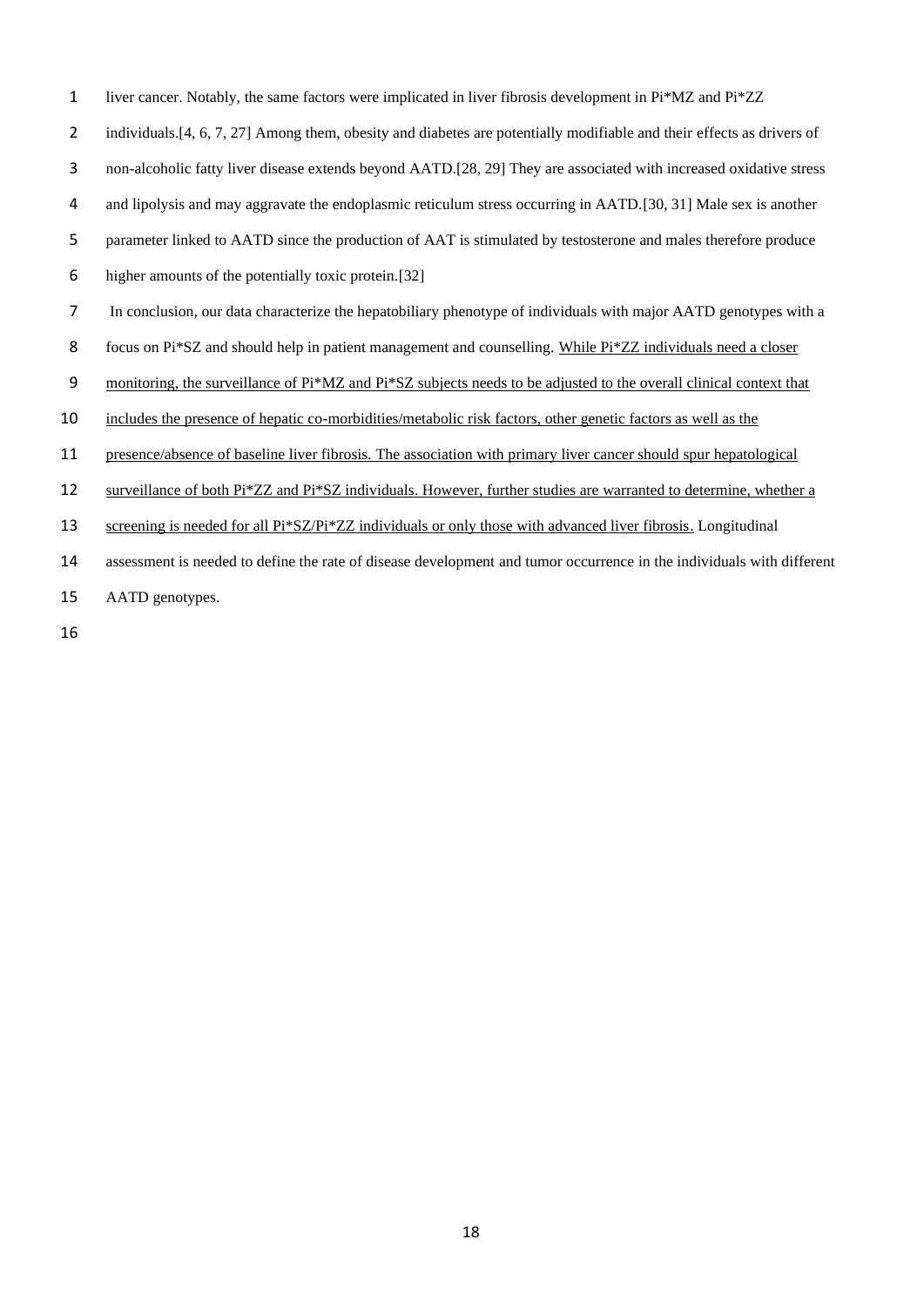#### **Declarations:**

 *Declaration of competing interests:* All authors declare: no support from any organization other than the below- mentioned ones for the submitted work; no financial relationships with any organizations that might have an interest in the submitted work in the previous five years; no other associations or activities that could appear to have influenced the submitted work. Hence, all authors declare themselves independent of funders concerning this manuscript.

 *Declaration of funding interests:* This work was supported by the EASL registry grant on alpha-1 antitrypsin-related liver disease, the Deutsche Forschungsgemeinschaft (DFG) consortium SFB/TRR57 "Liver fibrosis" (both to P.S. and C.T.), the DFG grant STR1095/6-1 (to P.S.), unrestricted research grants from CSL Behring and Arrowhead Pharmaceuticals (to P.S.), the Peter-Scriba-MD-Scholarship (to C.V.S), the START program within the medical faculty at RWTH Aachen University (to K.H.), the German Liver Foundation (to K.H.), the Joseph-Skoda Award of the Austrian Society of Internal Medicine (to M.M.). DAL is supported by the Medical Research Council (UK), the Alpha-1 Foundation (USA), Alpha-1 Association (UK) and the NIHR UCLH Biomedical Research Centre. He is an NIHR Senior Investigator. AMT has current research grants from the Alpha 1 Foundation, ATS Foundation, NIHR, CSL Behring, AstraZeneca, Chiesi and Health Foundation. PE is supported by the Alpha 1 Foundation and ATS Foundation.

 *Further remarks:* We attest that we did not use any copyright protected material in our manuscript. No writing assistance was provided.

 *Acknowledgements:* We thank the national patient organizations (i.e., Germany: Marion Wilkens and Gabi Niethammer, Austria: Ella Geiblinger, Switzerland: Gottfried Grünig, Belgium: Frank Willersinn, Denmark: Gunhil Norhave as well as Spain, Italy, Poland, and Portugal for their help with the execution of our study. We also thank all 21 patients for their participation in our study. This research has been conducted using the UK Biobank Resource.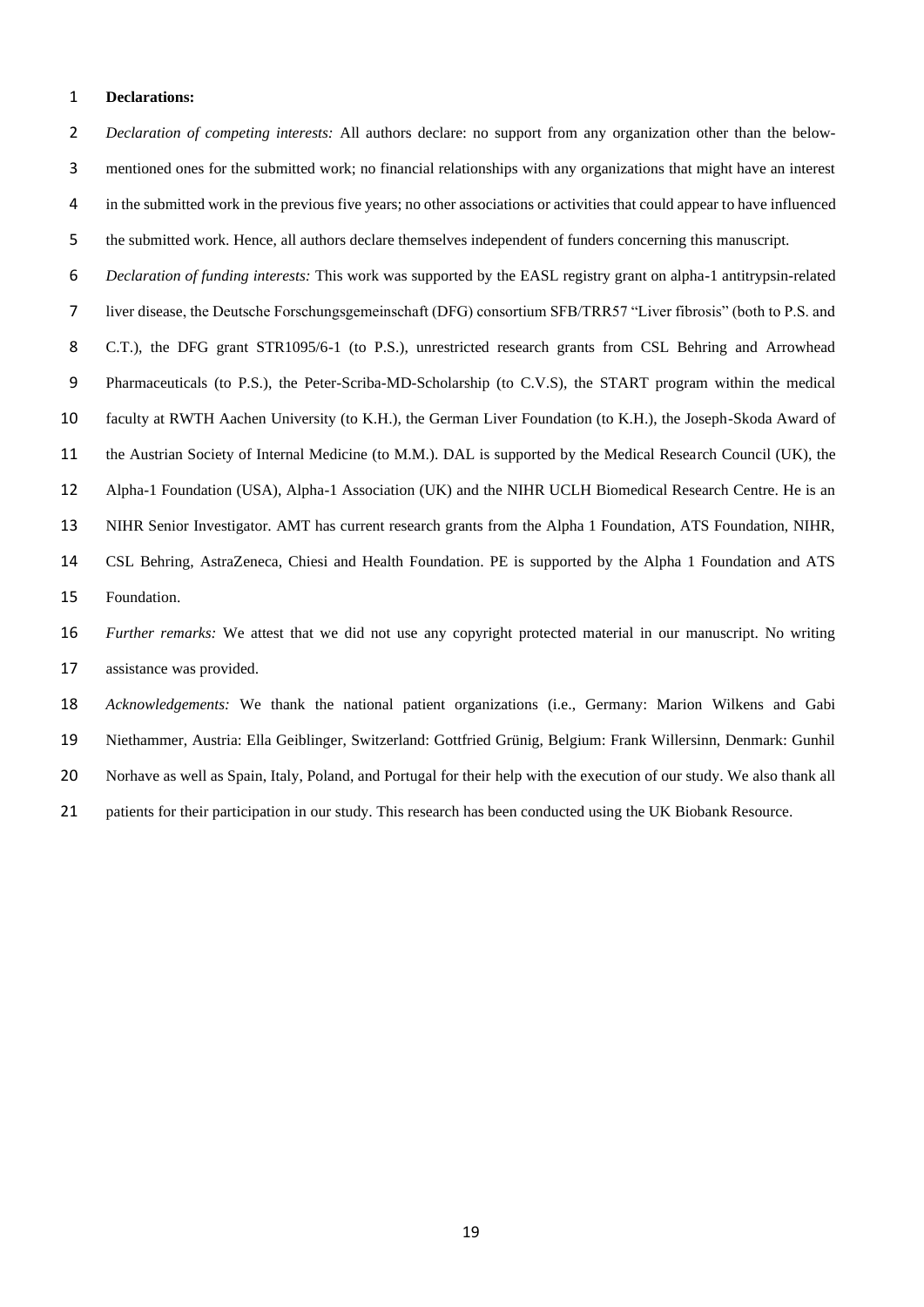## **Authorship statement:**

- Study concept and design: M.F., C.V.S., P.S.
- Acquisition of data: M.F., C.V.S., V.P., K.H., M.P., M.C.R., F.B., P.E., K.T., M.M., B.B., V.W., J.C.W., J.V., F.N.,
- J.G., M.M., A.N., B.S., H.Z., S.J., N.A., L.J., R.G., C.G., K.M.S., M.T., A.K., B.G., D.T., A.M., J.R.H., D.A.L., F.L.,
- N.T.G., V.C., W.J.G., C.T., A.M.T., N.G.M, P.S.
- Analysis and interpretation of data: M.F., C.V.S., P.S.
- 7 Drafting of the manuscript: M.F., C.V.S., P.S.
- Critical revision of the manuscript for important intellectual content: all authors
- Figures and tables: M.F., C.V.S., P.S.
- 10 Statistical analysis: M.F., C.V.S.
- Obtained funding: C.V.S., K.H., P.E., M.M., D.A.L., C.T., A.M.T., P.S.
- Study supervision: M.F., C.V.S., P.S.
- All authors had full access to all of the data and approved the final version of this manuscript. All authors take
- responsibility for the integrity of the data and the accuracy of the data analysis.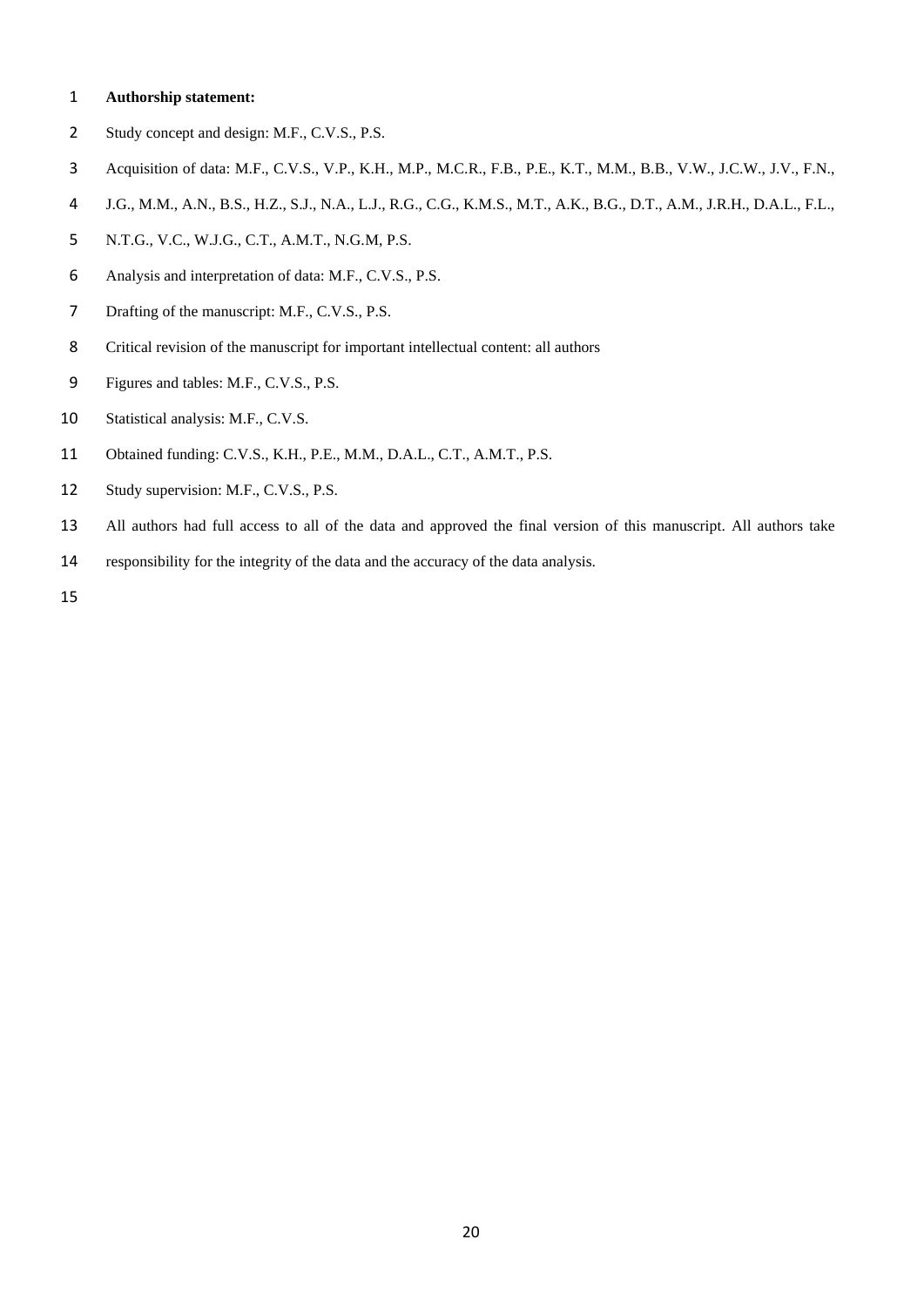# **REFERENCES**

<span id="page-20-12"></span><span id="page-20-11"></span><span id="page-20-10"></span><span id="page-20-9"></span><span id="page-20-8"></span><span id="page-20-7"></span><span id="page-20-6"></span><span id="page-20-5"></span><span id="page-20-4"></span><span id="page-20-3"></span><span id="page-20-2"></span><span id="page-20-1"></span><span id="page-20-0"></span>

| $\overline{2}$                     | Strnad P, McElvaney NG, Lomas DA. Alpha1-Antitrypsin Deficiency. The New England journal of<br>1                                                                                                                           |
|------------------------------------|----------------------------------------------------------------------------------------------------------------------------------------------------------------------------------------------------------------------------|
| $\mathsf 3$                        | medicine 2020;382:1443-55.                                                                                                                                                                                                 |
| 4                                  | Greene CM, Marciniak SJ, Teckman J, Ferrarotti I, Brantly ML, Lomas DA, et al. alpha1-Antitrypsin<br>2                                                                                                                     |
| 5                                  | deficiency. Nature reviews Disease primers 2016;2:16051.                                                                                                                                                                   |
| $\boldsymbol{6}$<br>$\overline{7}$ | Silverman EK, Sandhaus RA. Clinical practice. Alpha1-antitrypsin deficiency. The New England journal of<br>3<br>medicine 2009;360:2749-57.                                                                                 |
| 8                                  | Clark VC, Marek G, Liu C, Collinsworth A, Shuster J, Kurtz T, et al. Clinical and histologic features of<br>4                                                                                                              |
| 9                                  | adults with alpha-1 antitrypsin deficiency in a non-cirrhotic cohort. J Hepatol 2018;69:1357-64.                                                                                                                           |
| 10                                 | Patel D, Teckman JH. Alpha-1-Antitrypsin Deficiency Liver Disease. Clinics in liver disease 2018;22:643-<br>5                                                                                                              |
| 11                                 | 55.                                                                                                                                                                                                                        |
| 12                                 | Hamesch K, Mandorfer M, Pereira VM, Moeller LS, Pons M, Dolman GE, et al. Liver Fibrosis and<br>6                                                                                                                          |
| 13                                 | Metabolic Alterations in Adults With alpha-1-antitrypsin Deficiency Caused by the Pi*ZZ Mutation.                                                                                                                          |
| 14                                 | Gastroenterology 2019;157:705-19.e18.                                                                                                                                                                                      |
| 15                                 | Schneider CV, Hamesch K, Gross A, Mandorfer M, Moeller LS, Pereira V, et al. Liver Phenotypes of<br>7                                                                                                                      |
| 16                                 | European Adults Heterozygous or Homozygous for Pi*Z Variant of AAT (Pi*MZ vs Pi*ZZ genotype) and Non-                                                                                                                      |
| 17                                 | carriers. Gastroenterology 2020.                                                                                                                                                                                           |
| 18                                 | Blanco I, Bueno P, Diego I, Perez-Holanda S, Lara B, Casas-Maldonado F, et al. Alpha-1 antitrypsin Pi*SZ<br>8                                                                                                              |
| 19                                 | genotype: estimated prevalence and number of SZ subjects worldwide. Int J Chron Obstruct Pulmon Dis                                                                                                                        |
| 20                                 | 2017;12:1683-94.                                                                                                                                                                                                           |
| 21                                 | de Serres FJ, Blanco I. Prevalence of alpha1-antitrypsin deficiency alleles PI*S and PI*Z worldwide and<br>9                                                                                                               |
| 22                                 | effective screening for each of the five phenotypic classes PI*MS, PI*MZ, PI*SS, PI*SZ, and PI*ZZ: a                                                                                                                       |
| 23                                 | comprehensive review. Therapeutic advances in respiratory disease 2012;6:277-95.                                                                                                                                           |
| 24                                 | Lara B, Miravitlles M. Spanish Registry of Patients With Alpha-1 Antitrypsin Deficiency; Comparison of<br>10                                                                                                               |
| 25                                 | the Characteristics of PISZ and PIZZ Individuals. Copd 2015;12 Suppl 1:27-31.                                                                                                                                              |
| 26                                 | Franciosi AN, Hobbs BD, McElvaney OJ, Molloy K, Hersh C, Clarke L, et al. Clarifying the Risk of Lung<br>11                                                                                                                |
| 27<br>28                           | Disease in SZ alpha1-antitrypsin Deficiency. Am J Respir Crit Care Med 2020.<br>12                                                                                                                                         |
| 29                                 | Ruiz M, Lacaille F, Berthiller J, Joly P, Dumortier J, Aumar M, et al. Liver disease related to alpha1-<br>antitrypsin deficiency in French children: The DEFI-ALPHA cohort. Liver international : official journal of the |
| 30                                 | International Association for the Study of the Liver 2019;39:1136-46.                                                                                                                                                      |
| 31                                 | Teckman JH, Rosenthal P, Abel R, Bass LM, Michail S, Murray KF, et al. Baseline Analysis of a Young<br>13                                                                                                                  |
| 32                                 | alpha-1-Antitrypsin Deficiency Liver Disease Cohort Reveals Frequent Portal Hypertension. J Pediatr Gastroenterol                                                                                                          |
| 33                                 | Nutr 2015;61:94-101.                                                                                                                                                                                                       |
| 34                                 | Townsend SA, Edgar RG, Ellis PR, Kantas D, Newsome PN, Turner AM. Systematic review: the natural<br>14                                                                                                                     |
| 35                                 | history of alpha-1 antitrypsin deficiency, and associated liver disease. Alimentary pharmacology & therapeutics                                                                                                            |
| 36                                 | 2018;47:877-85.                                                                                                                                                                                                            |
| 37                                 | Strnad P, Brantly ML, Bals R. Alpha-1-Antitrypsin Deficiency (ERS Monograph), 2019.<br>15                                                                                                                                  |
| 38                                 | 16<br>McGee D, Schwarz L, McClure R, Peterka L, Rouhani F, Brantly M, et al. Is PiSS Alpha-1 Antitrypsin                                                                                                                   |
| 39                                 | Deficiency Associated with Disease? Pulmonary medicine 2010;2010:570679.                                                                                                                                                   |
| 40                                 | Mostafavi B, Piitulainen E, Tanash HA. Survival in the Swedish cohort with alpha-1-antitrypsin deficiency,<br>17                                                                                                           |
| 41                                 | up to the age of 43-45 years. Int J Chron Obstruct Pulmon Dis 2019;14:525-30.                                                                                                                                              |
| 42                                 | Lazo M, Selvin E, Clark JM. Brief communication: clinical implications of short-term variability in liver<br>18                                                                                                            |
| 43                                 | function test results. Annals of internal medicine 2008;148:348-52.                                                                                                                                                        |
| 44                                 | Ferkingstad E, Oddsson A, Gretarsdottir S, Benonisdottir S, Thorleifsson G, Deaton AM, et al. Genome-<br>19                                                                                                                |
| 45                                 | wide association meta-analysis yields 20 loci associated with gallstone disease. Nature Communications                                                                                                                     |
| 46                                 | 2018;9:5101.                                                                                                                                                                                                               |
| 47                                 | Friedrich-Rust M, Poynard T, Castera L. Critical comparison of elastography methods to assess chronic<br>20                                                                                                                |
| 48                                 | liver disease. Nature reviews Gastroenterology & hepatology 2016;13:402-11.                                                                                                                                                |
| 49<br>50                           | 21<br>Bycroft C, Freeman C, Petkova D, Band G, Elliott LT, Sharp K, et al. The UK Biobank resource with deep<br>phenotyping and genomic data. Nature 2018;562:203-9.                                                       |
| 51                                 | Clark VC, Dhanasekaran R, Brantly M, Rouhani F, Schreck P, Nelson DR. Liver test results do not identify<br>22                                                                                                             |
| 52                                 | liver disease in adults with $\alpha(1)$ -antitrypsin deficiency. Clin Gastroenterol Hepatol 2012;10:1278-83.                                                                                                              |
| 53                                 | 23<br>Adam R, Karam V, Delvart V, O'Grady J, Mirza D, Klempnauer J, et al. Evolution of indications and results                                                                                                            |
| 54                                 | of liver transplantation in Europe. A report from the European Liver Transplant Registry (ELTR). J Hepatol                                                                                                                 |
| 55                                 | 2012;57:675-88.                                                                                                                                                                                                            |
| 56                                 | Abul-Husn NS, Cheng X, Li AH, Xin Y, Schurmann C, Stevis P, et al. A Protein-Truncating HSD17B13<br>24                                                                                                                     |
| 57                                 | Variant and Protection from Chronic Liver Disease. The New England journal of medicine 2018;378:1096-106.                                                                                                                  |
| 58                                 | Green CE, Vayalapra S, Hampson JA, Mukherjee D, Stockley RA, Turner AM. PiSZ alpha-1 antitrypsin<br>25                                                                                                                     |
| 59                                 | deficiency (AATD): pulmonary phenotype and prognosis relative to PiZZ AATD and PiMM COPD. Thorax                                                                                                                           |
| 60                                 | 2015;70:939-45.                                                                                                                                                                                                            |
| 61                                 | Laffranchi M, Berardelli R, Ronzoni R, Lomas DA, Fra A. Heteropolymerization of $\alpha$ -1-antitrypsin mutants<br>26                                                                                                      |

<span id="page-20-25"></span><span id="page-20-24"></span><span id="page-20-23"></span><span id="page-20-22"></span><span id="page-20-21"></span><span id="page-20-20"></span><span id="page-20-19"></span><span id="page-20-18"></span><span id="page-20-17"></span><span id="page-20-16"></span><span id="page-20-15"></span><span id="page-20-14"></span><span id="page-20-13"></span>in cell models mimicking heterozygosity. *Human molecular genetics* 2018;27:1785-93.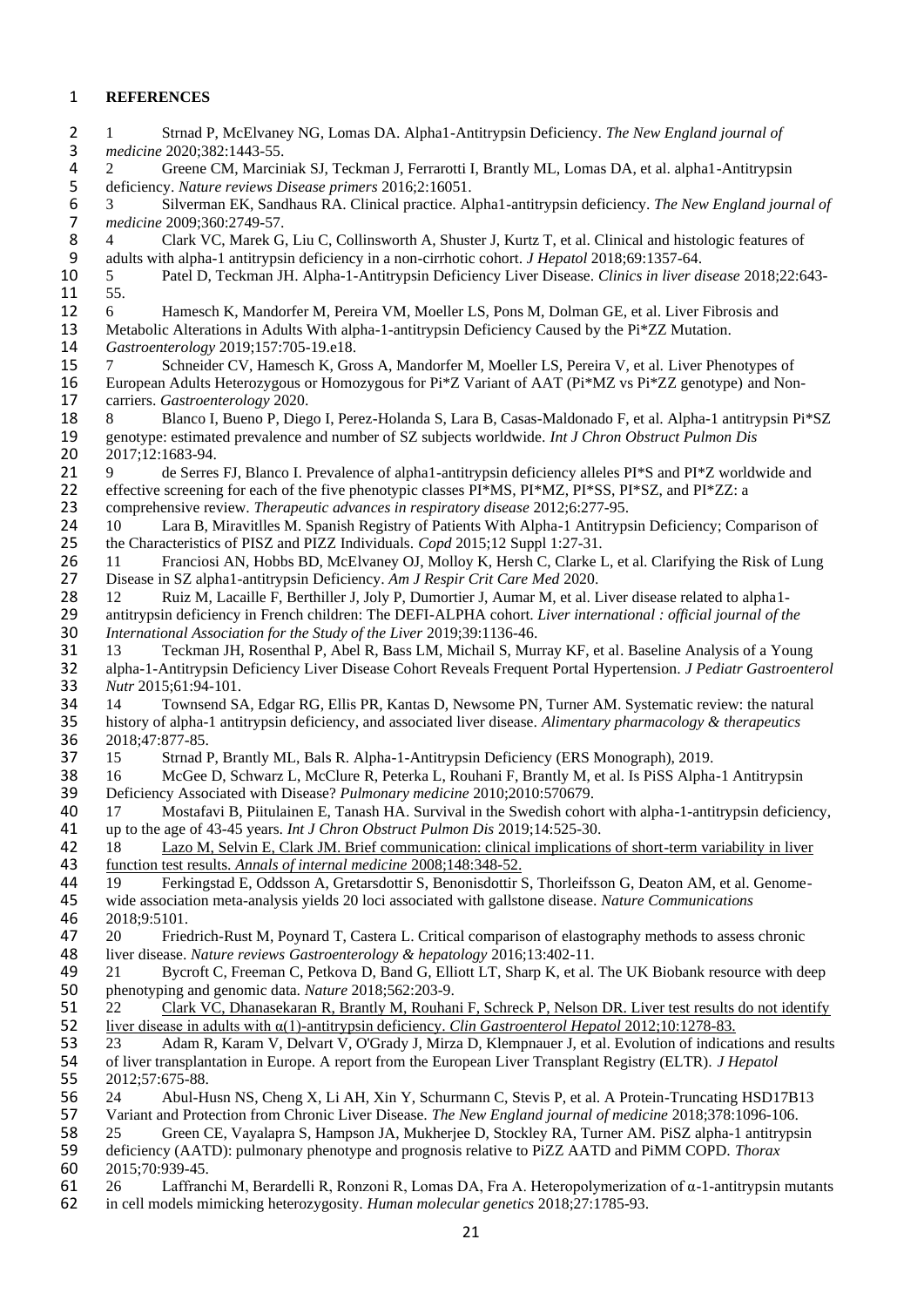- <span id="page-21-0"></span>27 Bowlus CL, Willner I, Zern MA, Reuben A, Chen P, Holladay B, et al. Factors associated with advanced<br>2 liver disease in adults with alpha1-antitrypsin deficiency. *Clin Gastroenterol Hepatol* 2005:3:390-6.
- 2 liver disease in adults with alpha1-antitrypsin deficiency. *Clin Gastroenterol Hepatol* 2005;3:390-6.<br>28 Williams R, Aspinall R, Bellis M, Camps-Walsh G, Cramp M, Dhawan A, et al. Addressing
- <span id="page-21-1"></span>3 28 Williams R, Aspinall R, Bellis M, Camps-Walsh G, Cramp M, Dhawan A, et al. Addressing liver disease in the UK: a blueprint for attaining excellence in health care and reducing premature mortality from lifestyle issues
- 5 excess consumption of alcohol, obesity, and viral hepatitis. *Lancet* 2014;384:1953-97.
- the UK: a blueprint for attaining excellence in health care and reducing premature mortality from lifestyle issues of<br>excess consumption of alcohol, obesity, and viral hepatitis. *Lancet* 2014;384:1953-97.<br>29 Stender S, Ko 6 29 Stender S, Kozlitina J, Nordestgaard BG, Tybjærg-Hansen A, Hobbs HH, Cohen JC. Adiposity amplifies
- <span id="page-21-3"></span><span id="page-21-2"></span>7 the genetic risk of fatty liver disease conferred by multiple loci. *Nat Genet* 2017;49:842-7.<br>8 30 Petersen MC, Shulman GI. Mechanisms of Insulin Action and Insulin Resistance. 8 30 Petersen MC, Shulman GI. Mechanisms of Insulin Action and Insulin Resistance. *Physiological reviews*
- <span id="page-21-4"></span>9 2018;98:2133-223.<br>10 31 Lebeaupin 10 31 Lebeaupin C, Vallée D, Hazari Y, Hetz C, Chevet E, Bailly-Maitre B. Endoplasmic reticulum stress
- 11 signalling and the pathogenesis of non-alcoholic fatty liver disease. *J Hepatol* 2018;69:927-47.
- <span id="page-21-5"></span>12 32 Rudnick DA, Liao Y, An JK, Muglia LJ, Perlmutter DH, Teckman JH. Analyses of hepatocellular proliferation in a mouse model of alpha-1-antitrypsin deficiency. *Hepatology* 2004;39:1048-55.
- 13 proliferation in a mouse model of alpha-1-antitrypsin deficiency. *Hepatology* 2004;39:1048-55.
- 14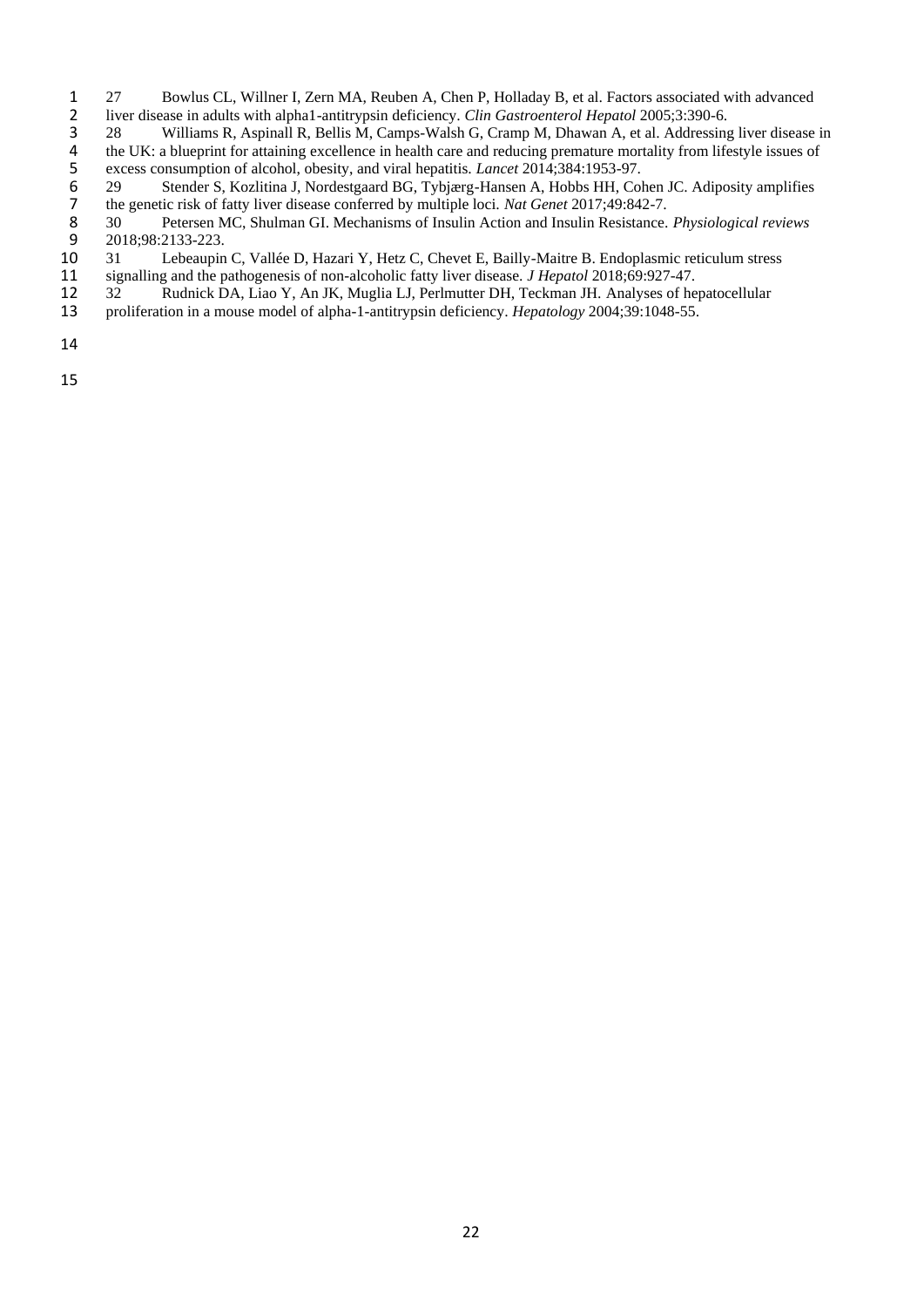#### **FIGURE LEGENDS**

## **Figure 1: Overview of analyzed cohorts.**

- A) Cohort 1: Population-based study analyzing UK Biobank participants aged 37 to 73 years at baseline. B) Cohort
- 2: Prospectively recruited individuals available in a multinational, cross-sectional Alpha-1 Liver initiative.
- 
- **Figure 2: Liver related parameters in individuals heterozygous for the Pi\*Z variant (Pi\*MZ), homozygous for**

**the Pi\*S variant (Pi\*SS), heterozygous for both Pi\*S and Pi\*Z (Pi\*SZ), and homozygous for the Pi\*Z variant** 

- **(Pi\*ZZ) compared to non-carriers (Cohort 1).**
- 422 506 non-carriers, 17 006 Pi\*MZ subjects, 1014 Pi\*SS individuals, 864 Pi\*SZ subjects, and 138 Pi\*ZZ
- individuals underwent laboratory analysis. P values were adjusted for age, sex, BMI, alcohol consumption, and
- presence of diabetes mellitus. Scatter plots of serum level of alanine aminotransferase (ALT; A), aspartate
- aminotransferase (AST; B), and alkaline phosphatase (ALP; C), all normalized to the sex-specific upper limit of
- normal (ULN).

- **Figure 3: Risk of Pi\*SS and Pi\*SZ subjects to show elevated AST or ALT compared to heterozygous (Pi\*MZ)**
- **and homozygous (Pi\*ZZ) Pi\*Z carriers as well as homozygous carriers of PNPLA3 p.I148M (rs738409),**
- **HSD17B13:T (rs72613567), and TM6SF2 p.E167K (rs5854926) (Cohort 1).**
- Adjusted odds ratios (aOR) with their corresponding 95% confidence intervals (CI) are shown for aspartate
- aminotransferase (AST; A) and alanine aminotransferase (ALT; B). The risk to display levels higher than the
- 21 corresponding sex-dependent upper limit of normal (ULN) was compared to the respective non-carriers. Odds ratios
- were adjusted for age, sex, BMI, alcohol consumption, and diabetes mellitus.
- 

# **Figure 4: Rate of Pi\*SS and Pi\*SZ subjects with decreased Tiffenau Index, elevated AST, or elevated ALT in different subpopulations (Cohort 1).**

- Relative frequencies (%) are shown and visualized by a color coding (right panel). Decreased Tiffenau-index is
- defined as FEV1/VC <70%. Smokers are defined as "ever-smokers" and non-smokers are defined as "never-
- smokers". Abbreviations: ALT, alanine aminotransferase; AST, aspartate aminotransferase; BMI, body mass index
- (kg/m²); DM, diabetes mellitus; FEV1, forced expiratory volume in 1 second; VC, vital capacity.